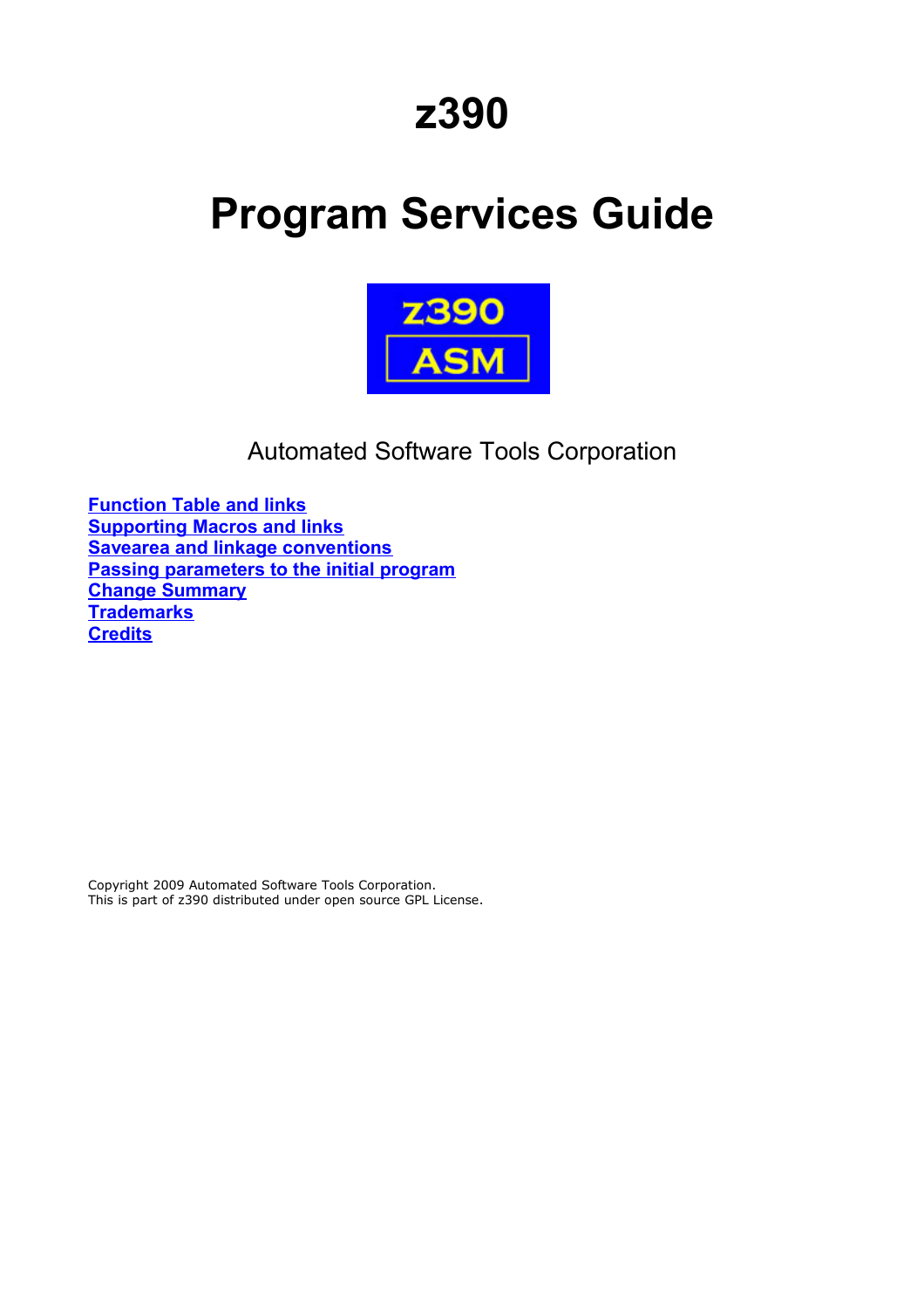# <span id="page-1-0"></span>**Function Table**

|                | SVC            | <b>FUNCTION</b>       |
|----------------|----------------|-----------------------|
|                | <b>DEC HEX</b> |                       |
| 3              | 03             | <b>EXIT</b>           |
| 3              | 03             | <u>EOJ (VSE)</u>      |
| 6              | 06             | <u>LINK</u>           |
| $\overline{7}$ | 07             | <b>XCTL</b>           |
| 8              | 08             | <b>LOAD</b>           |
| 8              | 08             | <b>CDLOAD (VSE)</b>   |
| 9              | 09             | <b>DELETE</b>         |
| 9              | 09             | <b>CDDELETE (VSE)</b> |
| 13             | 0D             | <b>ABEND</b>          |
| 18             | 12             | <b>BLDL</b>           |
| 51             | 33             | <b>SNAP</b>           |
| 60             | 3C             | <b>ESTAE/ESTAEX</b>   |
| 109            | 6D             | <b>ESPIE</b>          |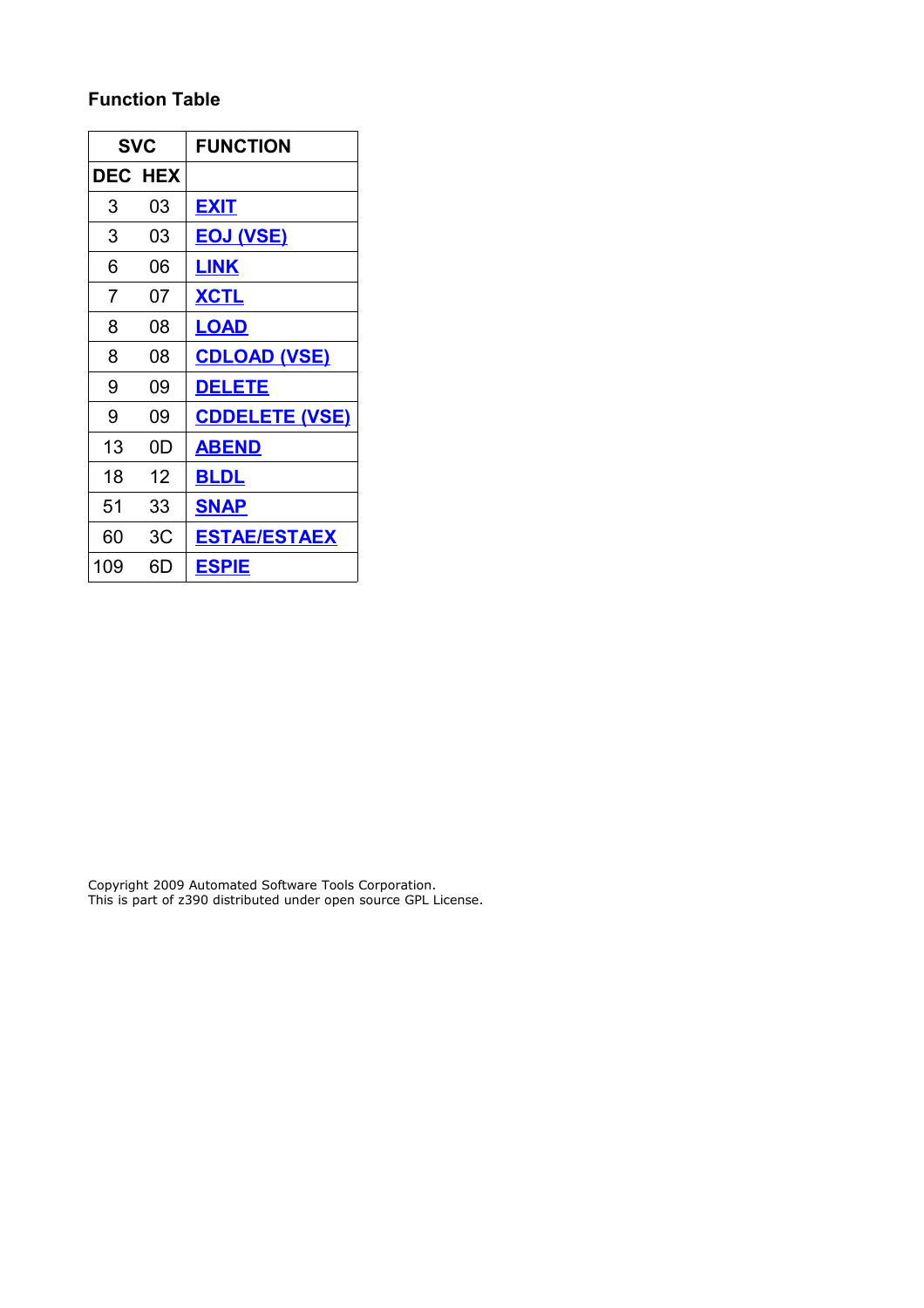# <span id="page-2-0"></span>**Supporting Macros**

| <b>PSAD</b>     | <b>DSECT for PSA fields</b>                                           |  |  |  |
|-----------------|-----------------------------------------------------------------------|--|--|--|
| <b>CVTD</b>     | <b>DSECT for CVT fields</b>                                           |  |  |  |
| <b>ZCVTD</b>    | <b>DSECT for ZCVT fields</b>                                          |  |  |  |
| <b>CDED</b>     | <b>DSECT</b> for CDE fields                                           |  |  |  |
|                 |                                                                       |  |  |  |
| <b>EQUREGS</b>  | Creates the standard equates for general and floating point registers |  |  |  |
| <b>YREGS</b>    | Creates the standard equates for general registers                    |  |  |  |
|                 |                                                                       |  |  |  |
| <b>SUBENTRY</b> | Creates <b>savearea</b> , standard linkage and sets base register 13  |  |  |  |
| <b>SUBEXIT</b>  | Returns using standard linkage                                        |  |  |  |
| <b>PERFORM</b>  | Call local procedure using no registers or stack if RENT=YES          |  |  |  |
| <b>PM</b>       | Copy of PERFORM with shorter name                                     |  |  |  |
| <b>PENTRY</b>   | Define start of local procedure for use with PERFORM and PEXIT        |  |  |  |
| <b>PEXIT</b>    | Exit from local procedure using no registers or stack if RENT=YES     |  |  |  |
| <b>EXIT</b>     | Returns from current task to caller or OS via SVC 3                   |  |  |  |
|                 |                                                                       |  |  |  |
| <b>CALL</b>     | Call a sub-program                                                    |  |  |  |
| <b>SAVE</b>     | Save registers in <b>savearea</b>                                     |  |  |  |
| <b>RETURN</b>   | Restore callers registers and return with return code                 |  |  |  |
|                 |                                                                       |  |  |  |
| <b>RESTORE</b>  | Restore callers registers                                             |  |  |  |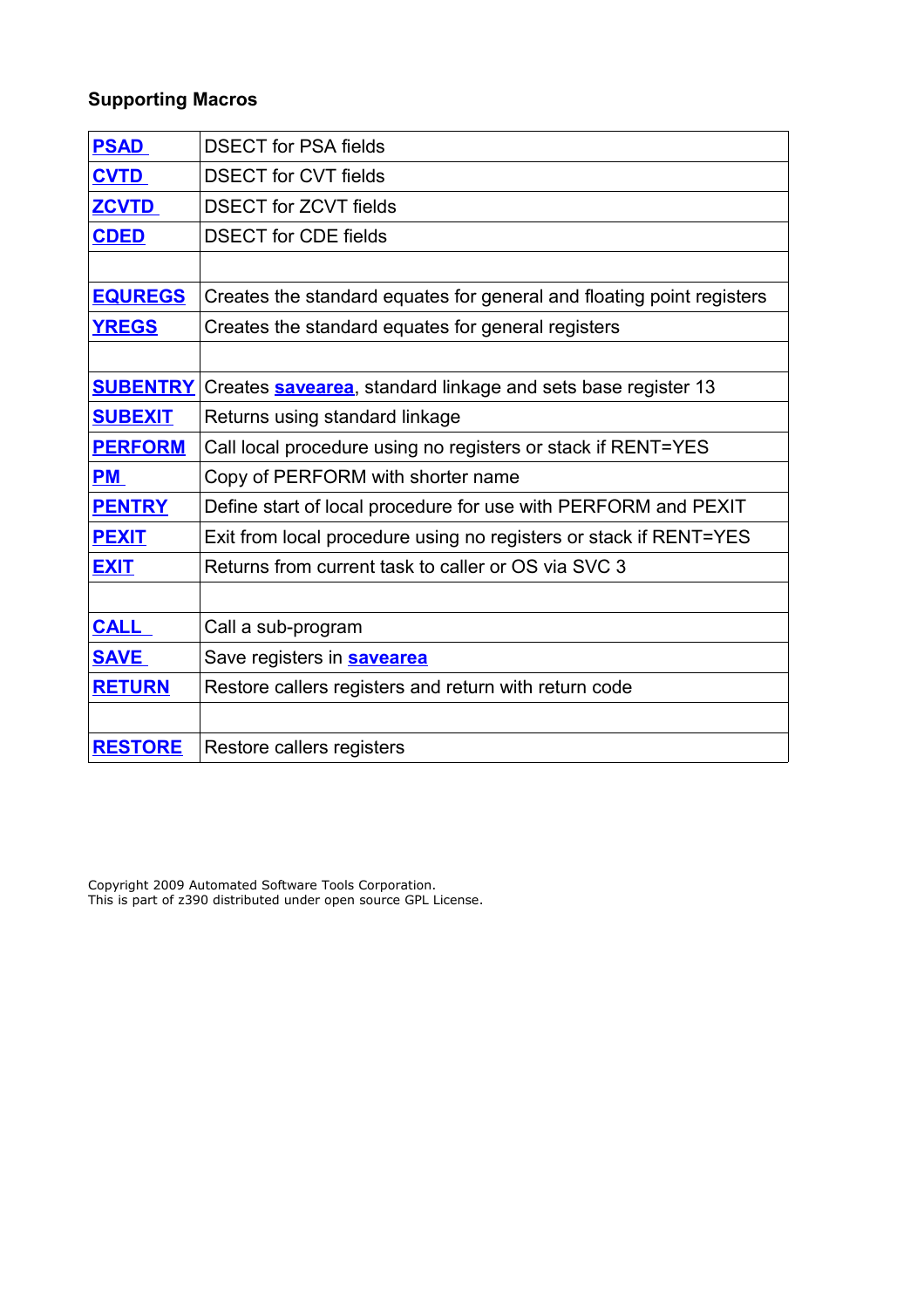# <span id="page-3-1"></span>**Savearea and linkage conventions**

Standard save area is defined as follows:

|      | DS 0CL72 |                                      |
|------|----------|--------------------------------------|
|      | DS F     | +0 reserved                          |
| DS F |          | +4 address of callers savearea       |
| DS F |          | + 8 address of our savearea          |
|      |          | DS 15F +12 callers GR14 through GR12 |
|      |          |                                      |

A program is invoked with entrypoint in GR15 and return address in GR14. GR15 is expected to contain a return code upon exit by convention. GR13 conventionally points to our savearea.

# <span id="page-3-0"></span>**Passing parameters to the initial program**

There are two methods of doing this, via SYSPARM on CALL MZ390 or PARM on CALL EZ390.

In either case enclose the entire parm to be passed in double quotes. The double quotes are required to handle commas and spaces that otherwise cause Windows BAT parser to split the parm. The double quotes are not required if there are no commas or spaces in the text. If single quotes are included in text, they are passed on to &SYSPARM. There is a limit of 32767 bytes for the text.

SYSPARM will be transferred to the Macro variable &SYSPARM.

eg. CALL MZ390 ... "SYSPARM(HELLO WORLD)" Access the text by coding (eg)... label DC C'&SYSPARM'

Which will become. label DC C'HELLO WORLD'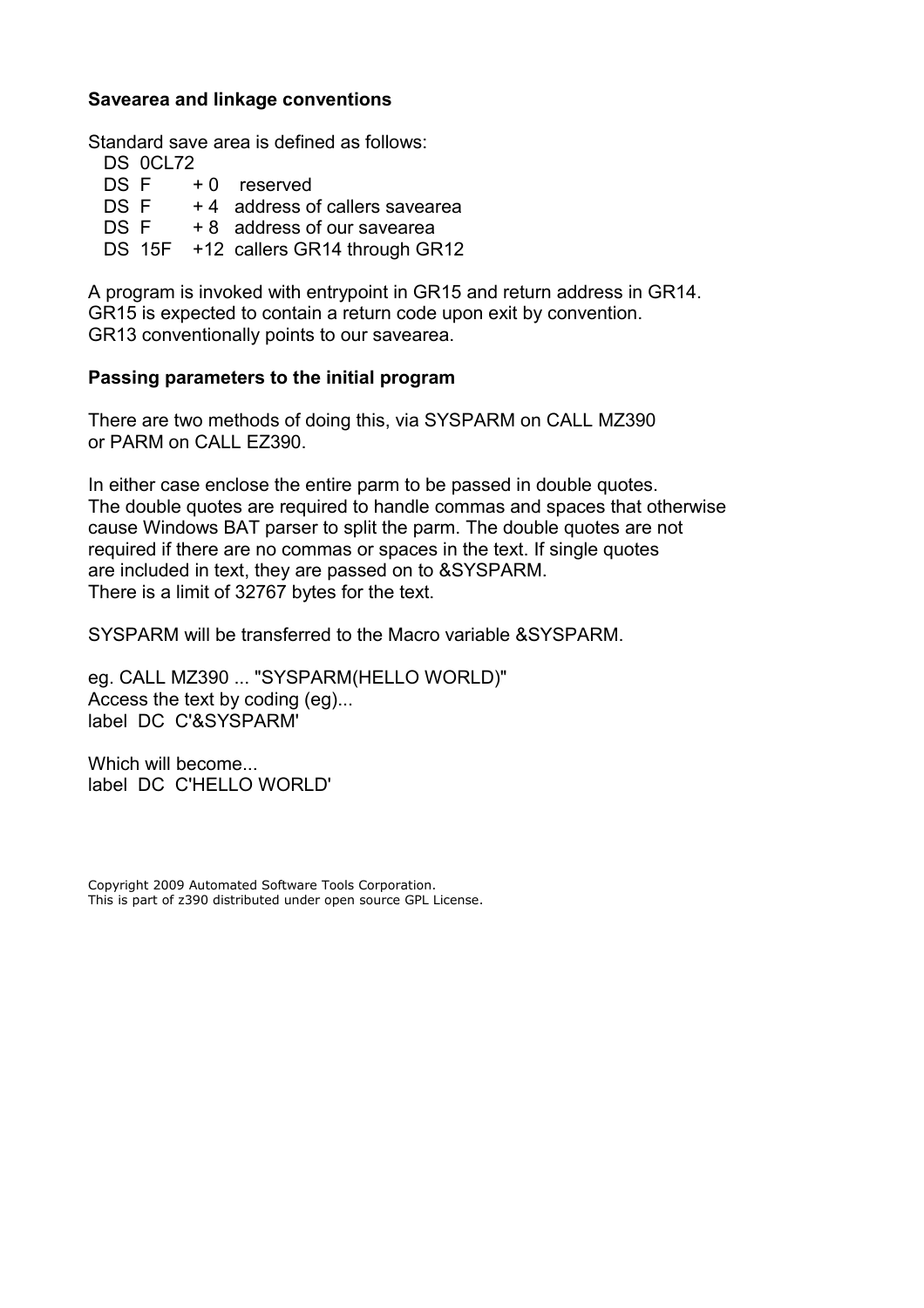PARM can be accessed via GR1 at program entry and consists of a halfword length followed by the text.

eg. CALL EZ390 ... "PARM(HELLO WORLD)" GR1 points to DC H'11',C'HELLO WORLD'

If single quotes are included around text in PARM they are removed so CALL EZ390 .... "PARM('HELLO WORLD')" will also result in GR1 pointing to DC H'11',C'HELLO WORLD'

# <span id="page-4-0"></span>**BLDL**

name BLDL 0,list

 Build a directory list for use with LOAD, DELETE, LINK and XCTL. After a BLDL, an individual table entry may be used in these macros via the DE= parameter.

list

 May be a label or (reg) and points to a storage area in the following format:

 H'count' The number of entries in the table The next 7 fields constitute an entry.

| H'entry length' | The length of the following entry |
|-----------------|-----------------------------------|
| CL8'name'       | The name of the program           |
| <b>XL2'00'</b>  | TT (unused)                       |
| X'00'           | $R(1 = found)$                    |
| X'00'           | K (unused)                        |
| X'00'           | Z (1=program found in storage)    |
| X'00'           | C (unused)                        |

entry length must be a minimum of 12, which would omit the Z and C fields.

Names must be in alphameric order, a suffix of .390 is assumed.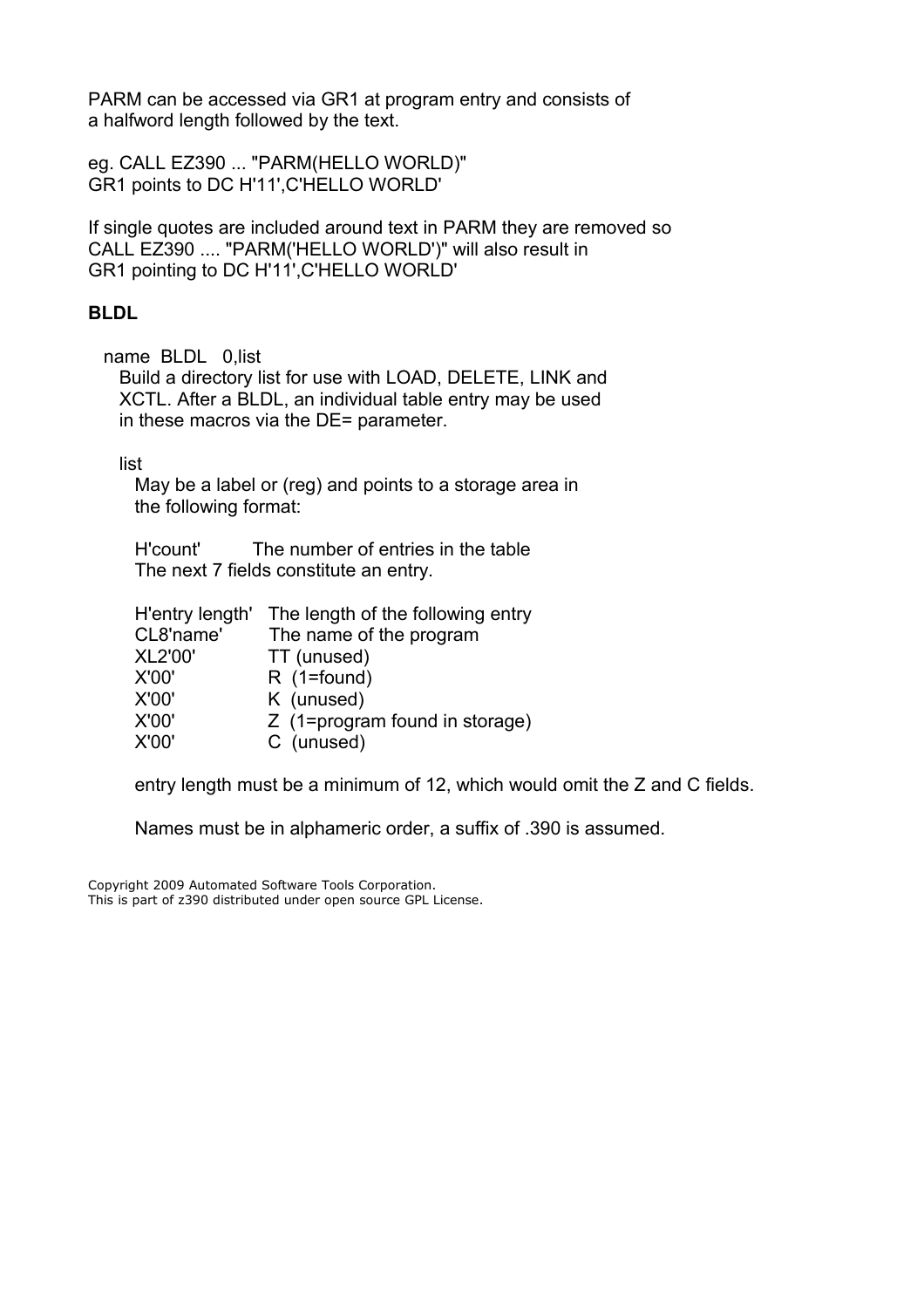GR15 has a return code:

- 0 All programs found
- 4 Some programs not found
- 8 Invalid count or invalid entry length

eg.

 BLDL 0,LIST1 LOAD DE=BLDL2

 ... LIST1 DC H'2' BLDL1 DC H'14',CL8'MYPROG1',XL6'00' BLDL2 DC H'14',CL8'MYPROG2',XL6'00'

 Note: In z390, there is no performance benefit in issuing a BLDL before a LOAD, DELETE, LINK or XCTL.

 Register Usage: R1 = BLDL list R15= Return code

# <span id="page-5-0"></span>**LOAD**

 name LOAD EP=,EPLOC=,DDNAME=,DSNAME=,DE=,LOADPT=,ERRET= Parameter list is **[here](#page-9-0)**

Load a program or module.

 GR0 returns the address of the loaded module. If LOADPT is used, then GR0 may be stored at a label, or the address contained in a general register.

GR1 returns the length as follows:

a) For a program, the number of doublewords (8-byte units).

b) For other modules, the length rounded up to the next doubleword boundary.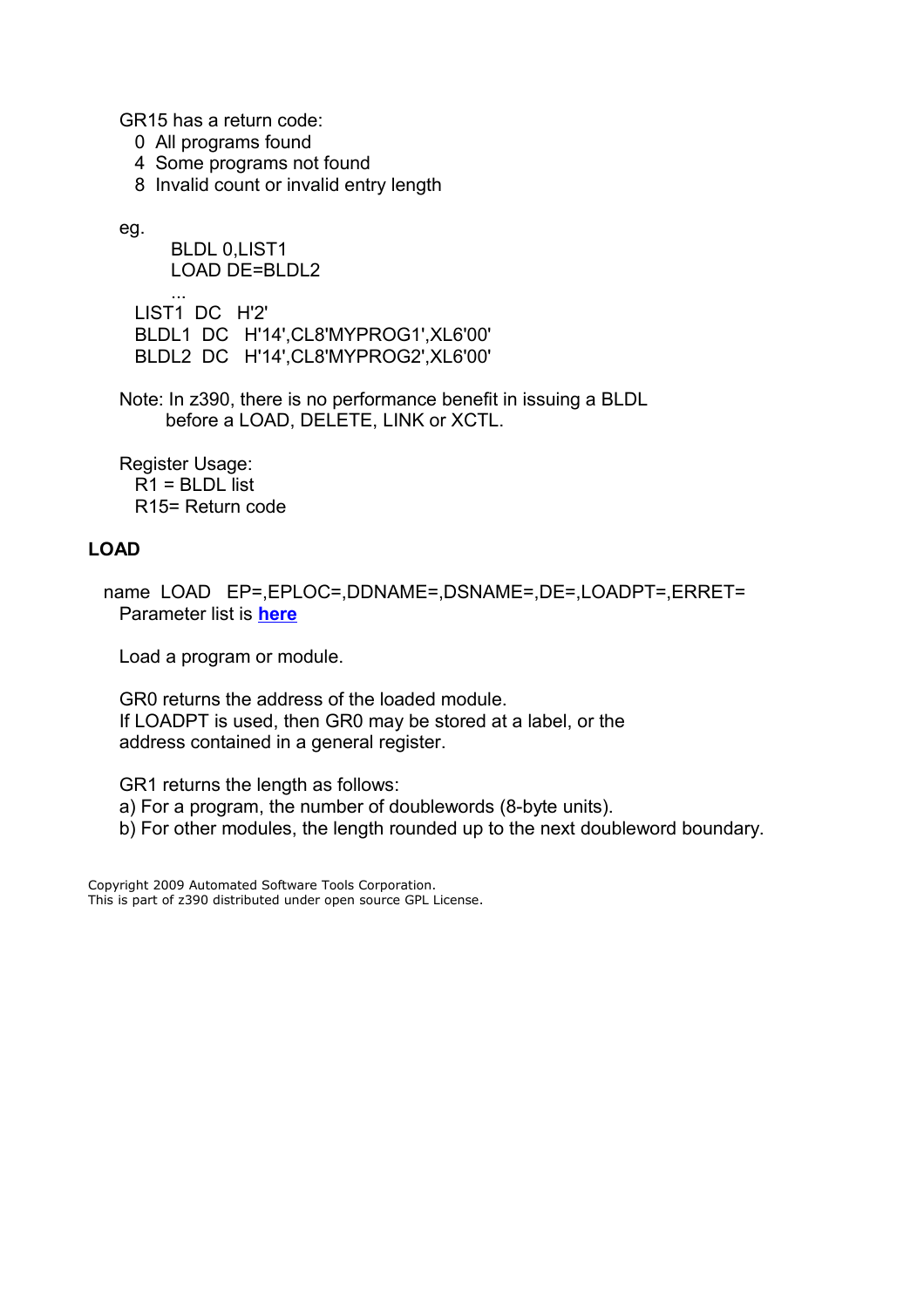ERRET=(reg) or label

 If the return code is non-zero, the label or the address in reg is invoked.

Register Usage:

R0 = Pointer to program name or BLDL entry, returned address

R1 = Returned length

R15= Path pointer and return code

GR15 has a return code:

0 Load ok

4 Module not found

Abends:

S80A Out of memory

# <span id="page-6-0"></span>**CDLOAD (VSE)**

 name CDLOAD phasename Maps to LOAD EP=phasename name CDLOAD (reg) Maps to LOAD EPLOC=(reg) VSE only. Load a program or module. Parameter list is **[here](#page-9-0)**

 GR0 and GR1 return the address of the loaded module. Length is not returned.

Register Usage:

R0 = Pointer to program name, returned address

R1 = Returned address

R15= Return code

GR15 has a return code:

0 Load ok

4 Module not found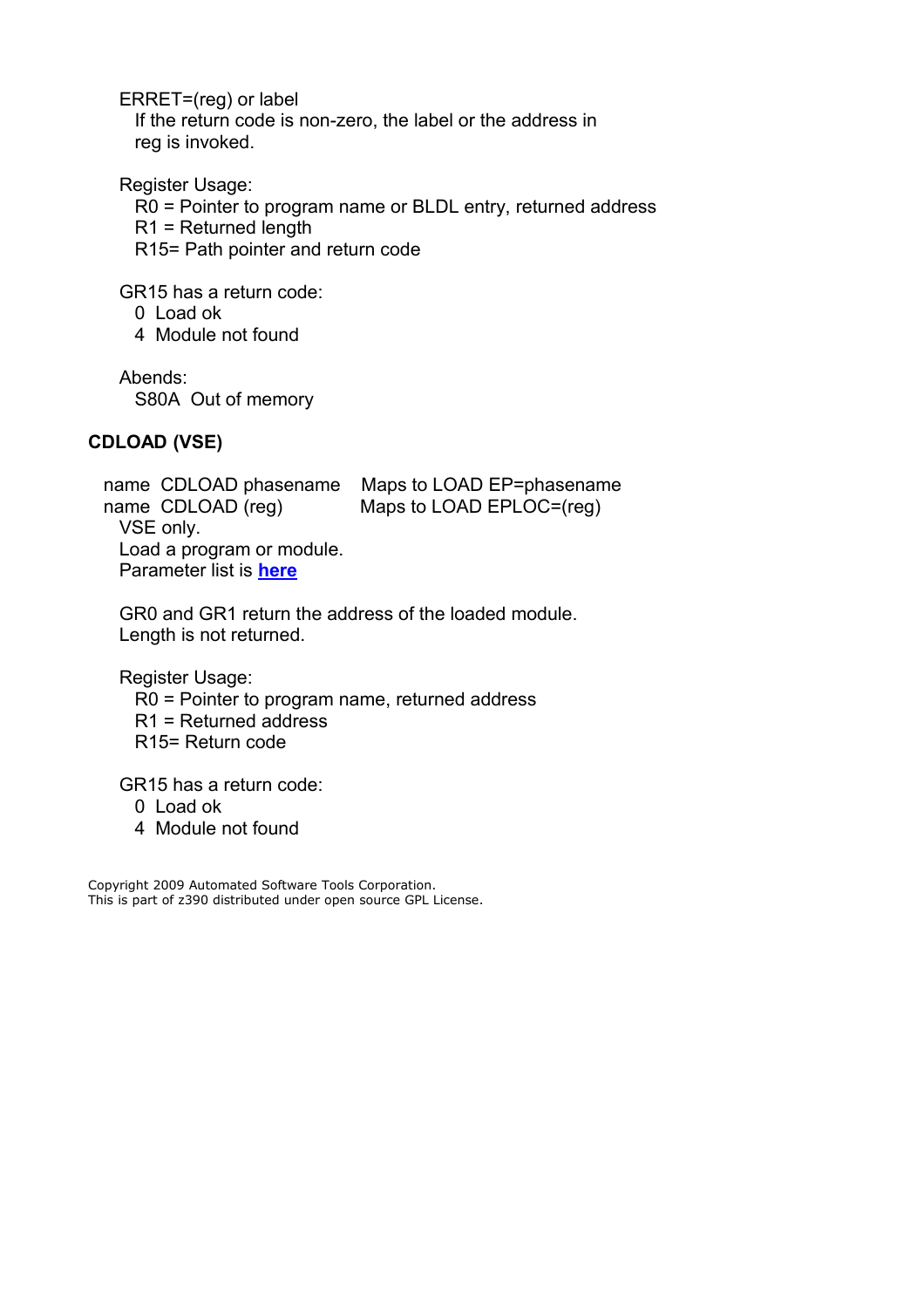Abends: S80A Out of memory

#### <span id="page-7-1"></span>**DELETE**

 name DELETE EP=,EPLOC=,DDNAME=,DSNAME=,DE= Delete a program or module. Parameter list is **[here](#page-9-0)**

 Register Usage: R0 = Pointer to program name or BLDL entry R15= Path pointer

GR15 has a return code:

0 Load ok

4 Module not found

# <span id="page-7-0"></span>**CDDELETE (VSE)**

 name CDDELETE phasename Maps to DELETE EP=phasename name CDDELETE (reg) Maps to DELETE EPLOC=(reg) VSE only. Delete a program or module. Parameter list is **[here](#page-9-0)**

 Register Usage: R0 = Pointer to program name

GR15 has a return code:

0 Load ok

4 Module not found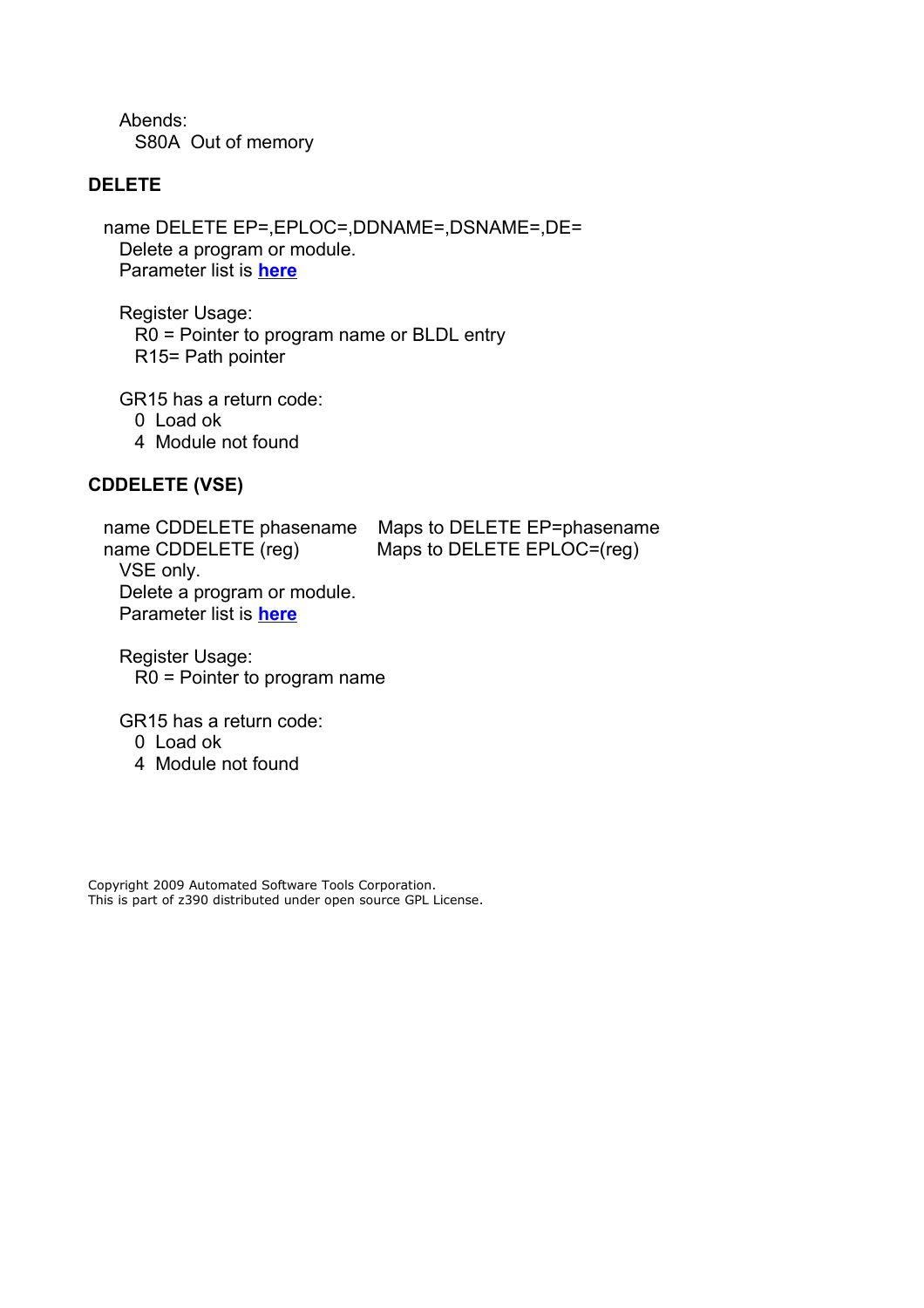#### <span id="page-8-1"></span>**LINK**

 name LINK EP=,EPLOC=,DDNAME=,DSNAME=,DE=,PARAM=,VL= Load and pass control to another program. Return to 'linker'. Parameter list is **[here](#page-9-0)**

 Register Usage: R0 = Pointer to program name or BLDL entry R1 = Parameter list R15= Path pointer

 Abends: S806 Module not found S80A Out of memory

# <span id="page-8-0"></span>**XCTL**

name XCTL (fromreg,toreg),EP=,EPLOC=,DDNAME=,DSNAME=,DE=,PARAM=,VL= Load and pass control to another program. Return to last 'linker' or terminate. Parameter list is **[here](#page-9-0)**

(fromreg,toreg) is optional

 Restores the specified register range from the **[savearea](#page-3-1)** pointed to by GR13. The registers are restored from their conventional positions. The range must not specify or include the following general registers: 0, 1, 13, 15

Register Usage:

 R0 = Pointer to program name or BLDL entry R1 = Parameter list R15= Path pointer

All registers in the range fromreg-toreg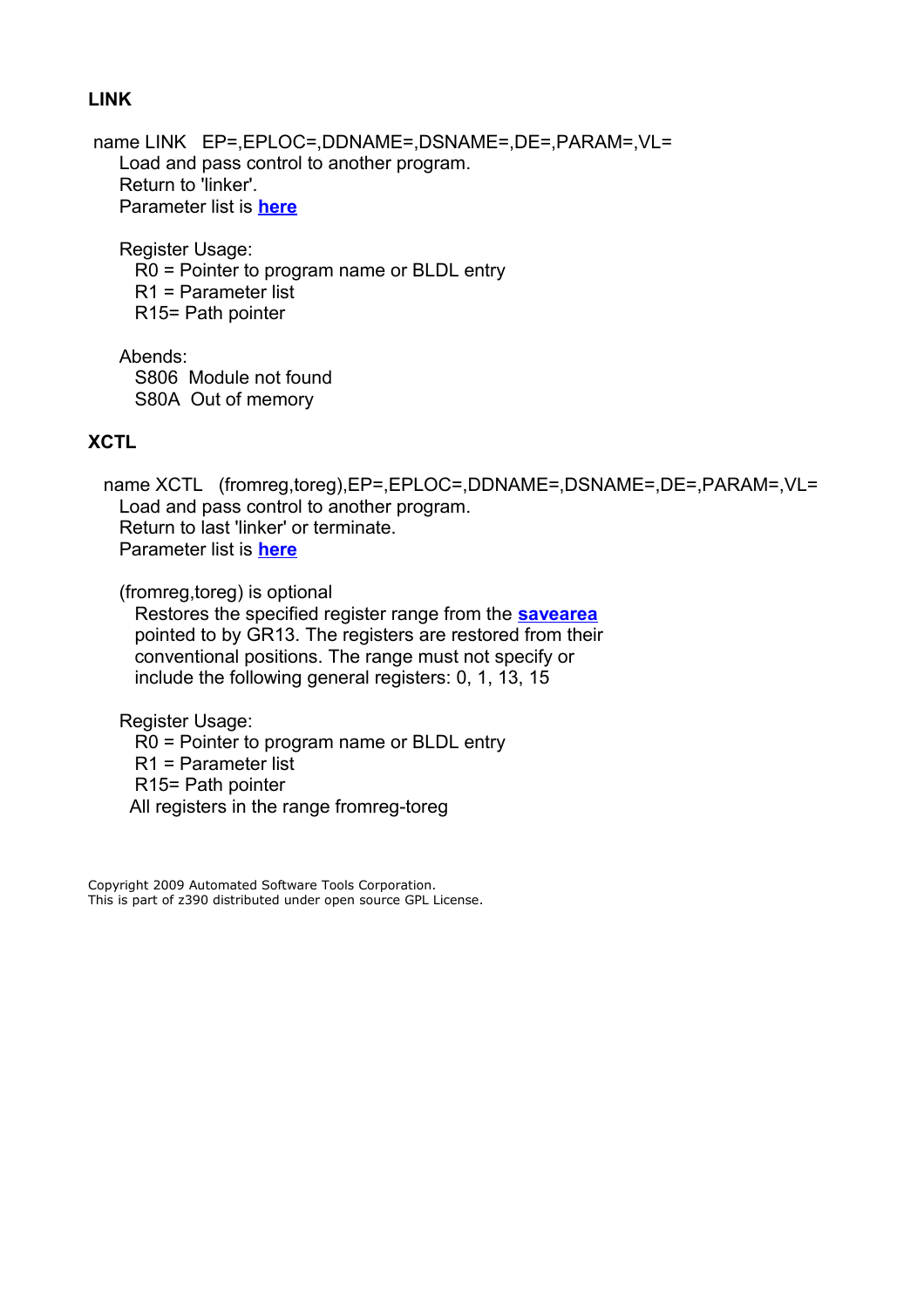Abends: S806 Module not found S80A Out of memory

# <span id="page-9-0"></span>**Parameters**

When a program is loaded (with suffix .390) then relocation takes place.

 EP, EPLOC, DDNAME and DSNAME are used to locate the program or module: EP, EPLOC and DE are mutually exclusive. DDNAME and DSNAME cannot both be present.

 Various combinations are available: EP=program Specify the program name, maximum 8 bytes.

 EPLOC=label or EPLOC=(reg) The label or the register must point to an 8-byte field containing the program name.

 DE=label or DE=(reg) The label or the register must point to a BLDL entry.

 In all the above cases as neither DDNAME nor DSNAME are specified, then the Z390 search path is used. This may be overridden by the CALL EZ390 parameter SYS390.

 EP/EPLOC/DE and DDNAME=name EP/EPLOC/DE and DDNAME=(reg) DDNAME has or points to the name of a SET variable.

 This variable (see examples below) may contain: a) The complete path and filename. In this case EP, EPLOC or DE are ignored.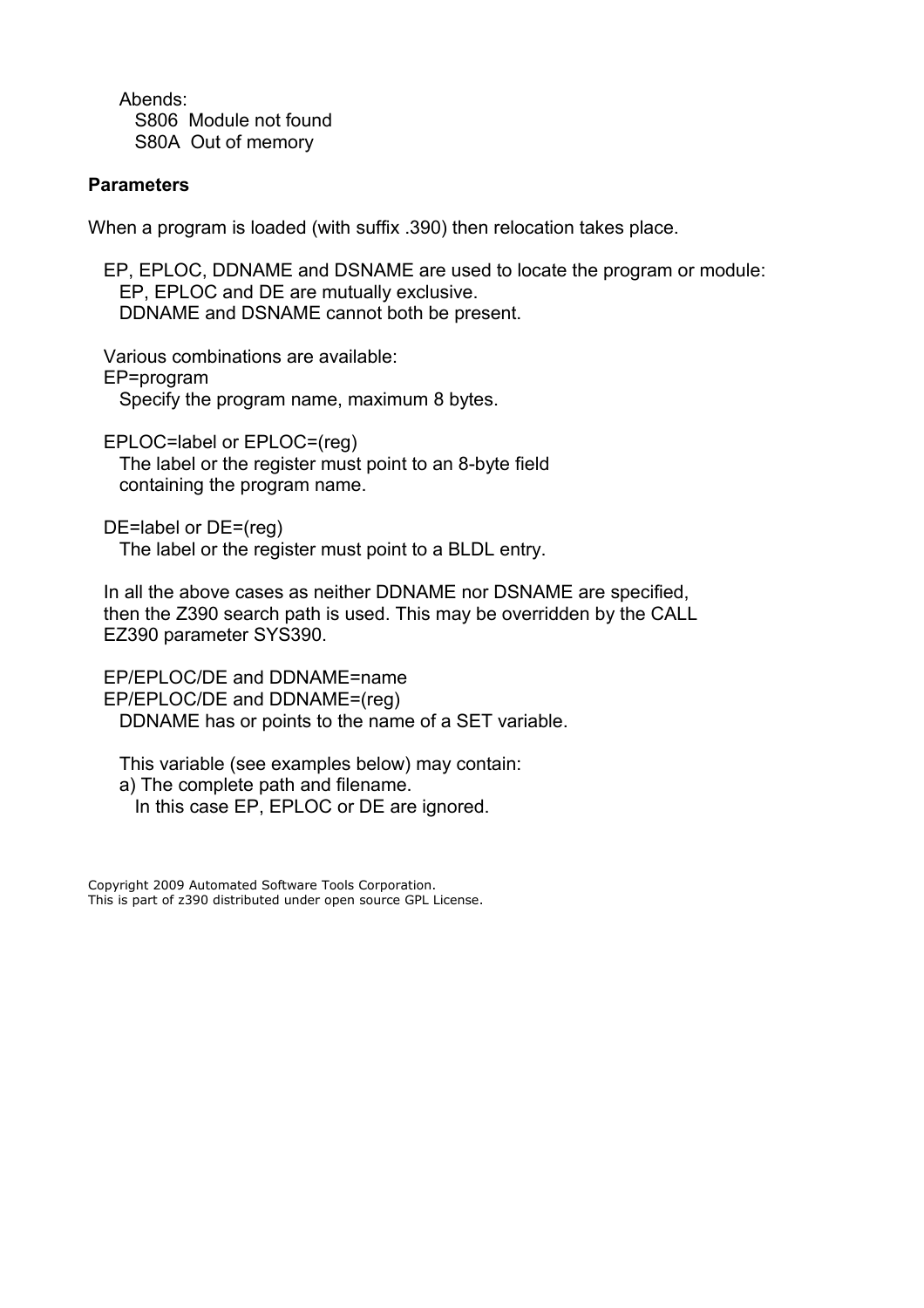b) A single path.

Only this path will be searched.

 c) Multiple paths separated by plus signs. All paths will be searched in the order specified.

eg.

LINK EP=MYLINK,DDNAME=MYPATH ...

 For execution, define a .BATÿ(Batch) file... SET MYPATH=drive:\path\file program specified, EP ignored --or-- SET MYPATH=drive:\path single search path --or-- SET MYPATH=drive:\path1+drive:\path2 multiple search paths

CALL EZ390 drive:\path\program parms

EP/EPLOC/DE and DSNAME=name

EP/EPLOC/DE and DSNAME=(reg)

 DSNAME is or points to a label defined in the program which has the file spec.

 The file spec must terminate with X'00' or be defined as a double-quoted string within the standard C-type constant.

Either constant may contain:

 a) The complete path and filename. In this case EP, EPLOC or DE are ignored.

 b) A single path. Only this path will be searched.

 c) Multiple paths separated by semicolons or plus signs. All paths will be searched in the order specified.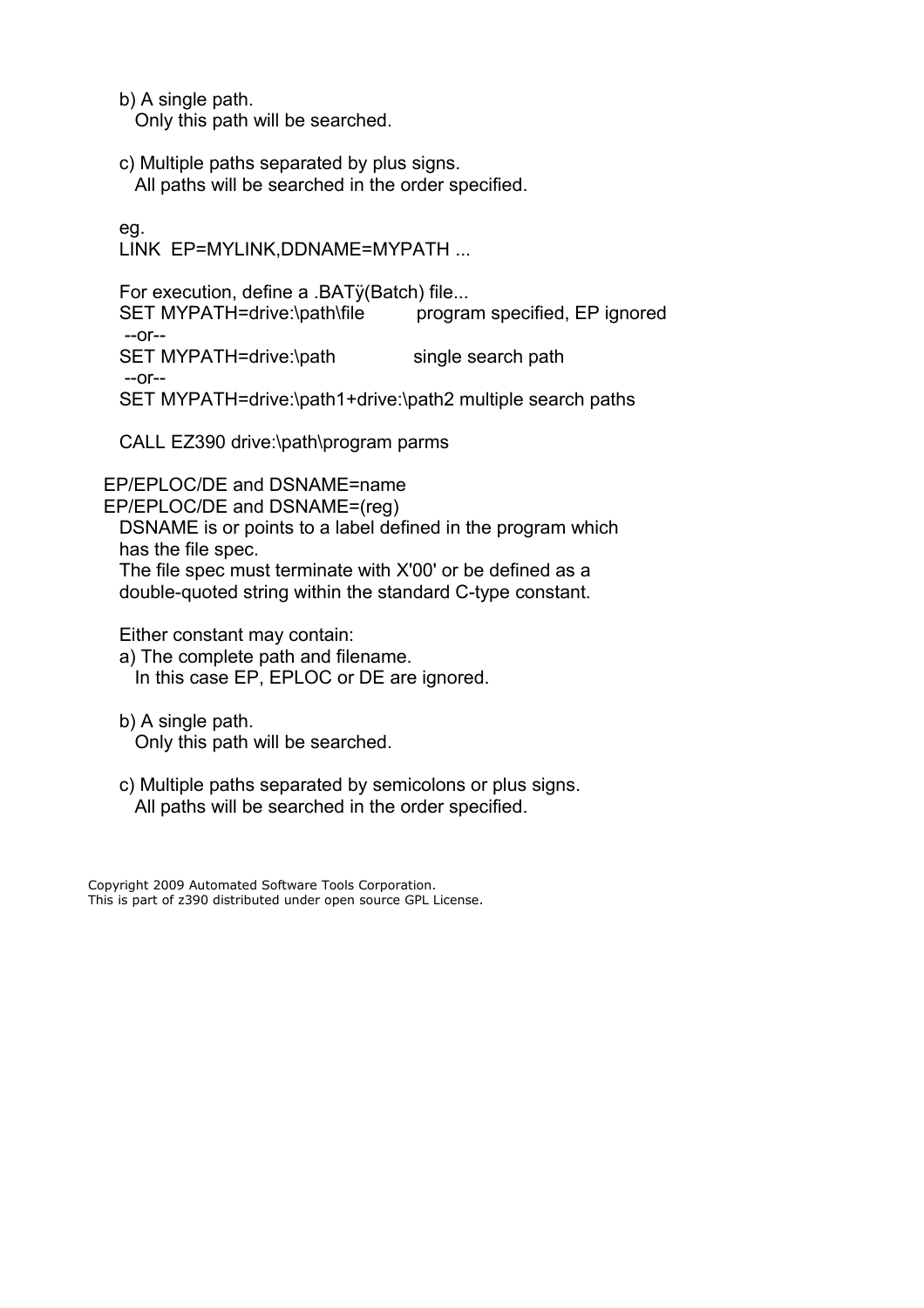eg. LINK EP=MYLINK,DSNAME=MYPATH ...

 ... MYPATH DC C'drive:\path\file',X'00' --or-- MYPATH DC C'"drive:\path1;drive:\path2"'

Note:

 In the above cases where the filename is specified in the SET variable or the DC constant, then the .390 suffix should be omitted.

 The exceptions to this are LOAD and DELETE, which may be used to load or delete a non-program module and may have any suffix appended.

PARAM= and VL=

Only available on LINK and XCTL.

Used for passing a fixed or variable parameter list to a program.

# PARAM=(parm1,parm2,...)

 The parameters can be anything that is permitted in an A-type constant. When the program is invoked GR1 points to the parameter list.

See **[Advanced topic](#page-12-1)** for special considerations.

VL=0 or VL=1 (default)

 If the called program can accept a variable parameter list, then VL=1 will turn on the senior bit (bit 0) of the last parameter.

Copyright 2009 Automated Software Tools Corporation. This is part of z390 distributed under open source GPL License.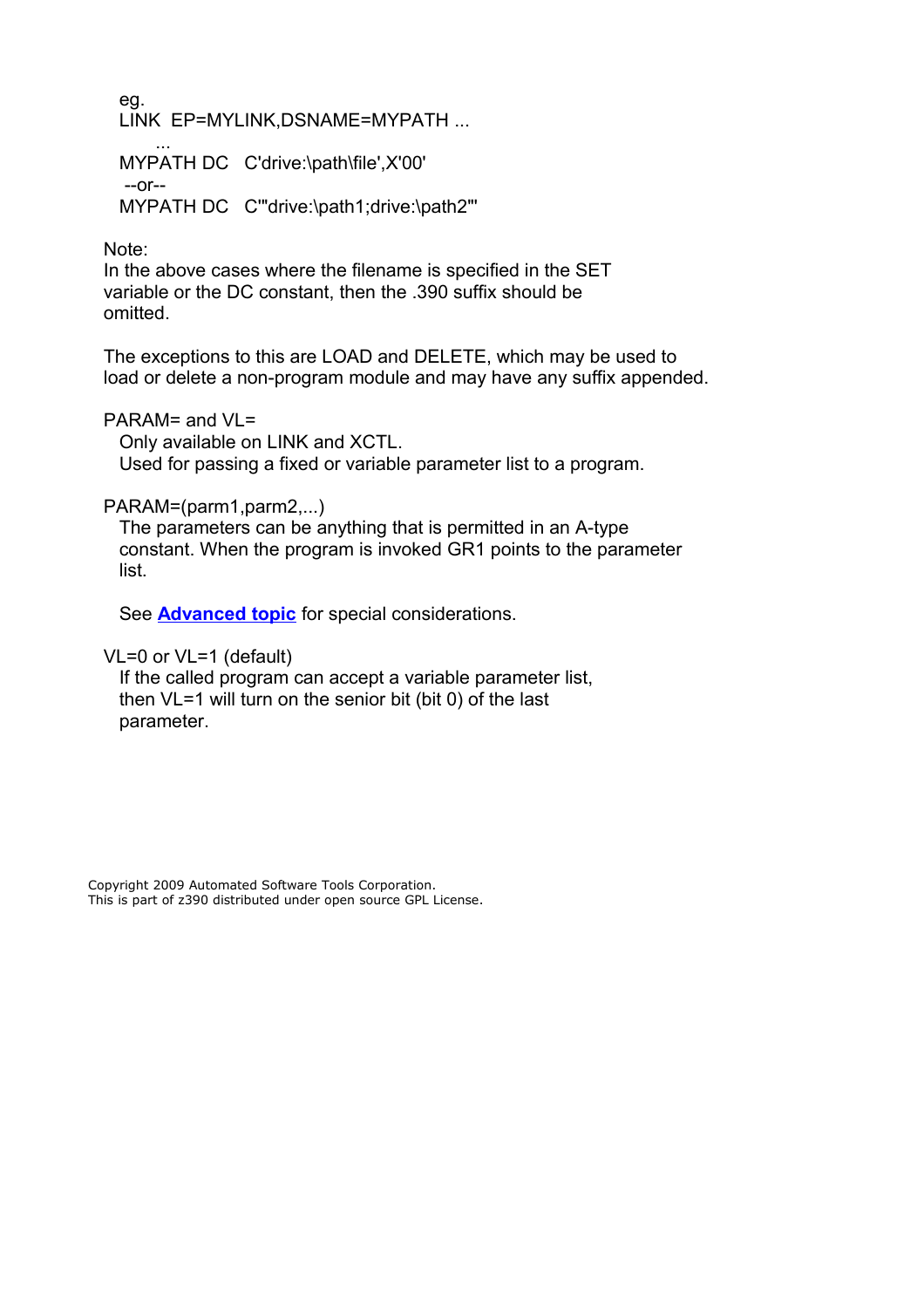#### <span id="page-12-0"></span>**RESTORE**

name RESTORE (fromreg,toreg),RC=reg

 Restores the specified register range from the **[savearea](#page-3-1)** pointed to by GR13. The registers are restored from their conventional positions. GR15 is loaded from the RC reg prior to any register restore.

 Register Usage: All registers in the range fromreg-toreg

#### <span id="page-12-1"></span>**Advanced topic:**

 Use counts and parameter passing. On the first invocation and after a LOAD, LINK or XCTL, the program receiving control has its use count incremented.

 When a program is DELETEd, it terminates or loses control via an XCTL, then the use count is decremented.

 When the use count is zero, the storage for that program is freed. When passing parameters it is important to consider whether those parameters are in a program whose storage may be reused. If in doubt, place parameters for passing on, in a separate GETMAINed area.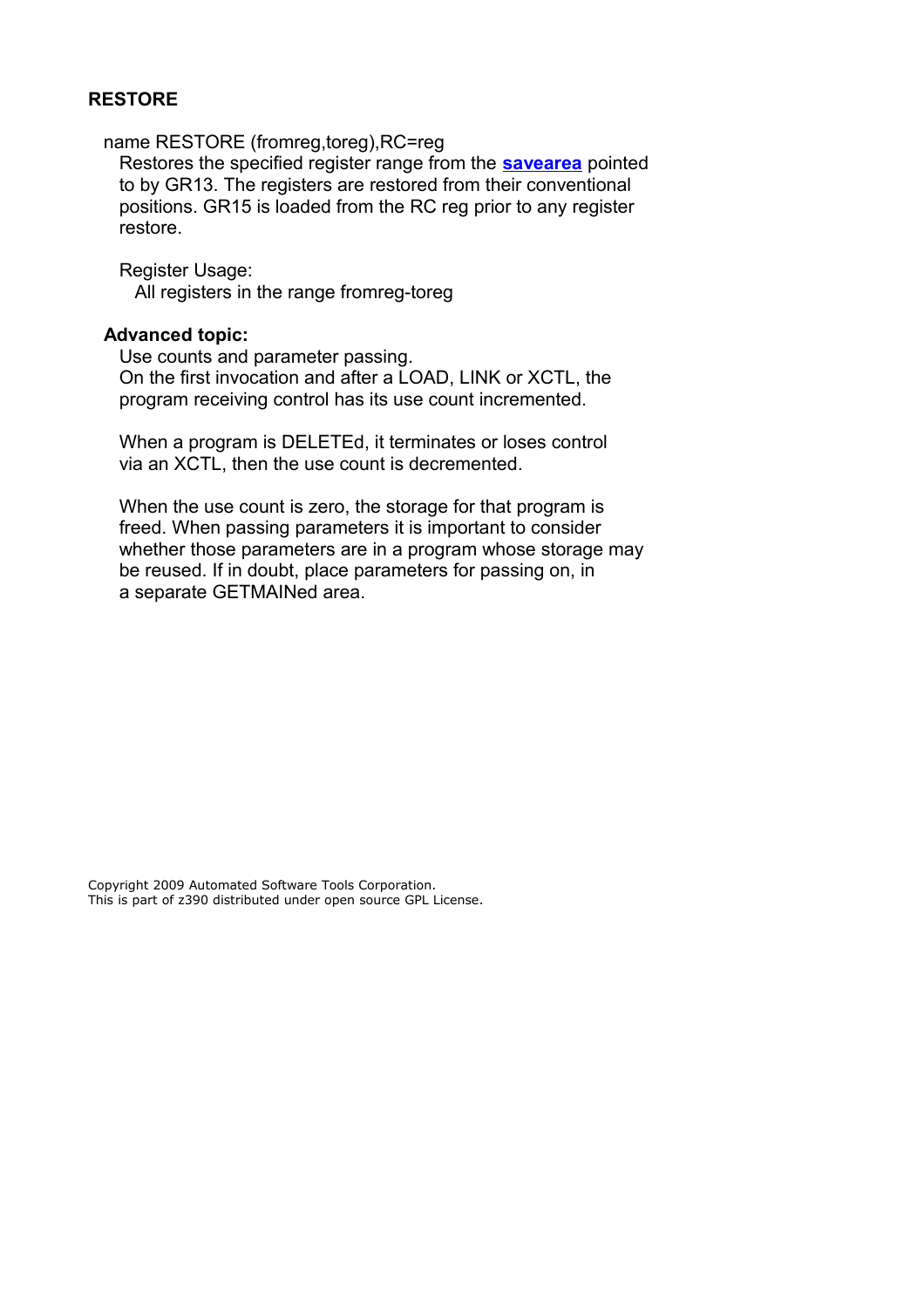#### <span id="page-13-0"></span>**SNAP**

name SNAP STORAGE=(from,to),PDATA=(options, ...),ID=,TEXT=,MF= Produces a component dump on the z390 console without terminating the program.

STORAGE=(from,to)

STORAGE=((reg1),(reg2))

 Optional parameter to dump some storage. Either 'from' or 'to' can be labels or register pointers. The first byte displayed is 'from' and the last is 'to'-1. For a 'storage only' dump specify PDATA=,

PDATA=(options ... )

 Optional parameter to display registers and/or control blocks. Default is PDATA=ALL.

 ALL Display all registers, control blocks and storage. When the STORAGE parameter is present only that area of storage is displayed.

REGS Display all general and floating point registers.

- GPR Display general registers.
- FPR Display floating point registers.
- CDE Display information related to loaded programs or modules.
- DCB Display information related to opened and closed files.

ID=nnnnn

ID=(reg)

 Numeric identifier, either numeric value or general register containing the identifier.

Specify values 0-32767, higher values are negative.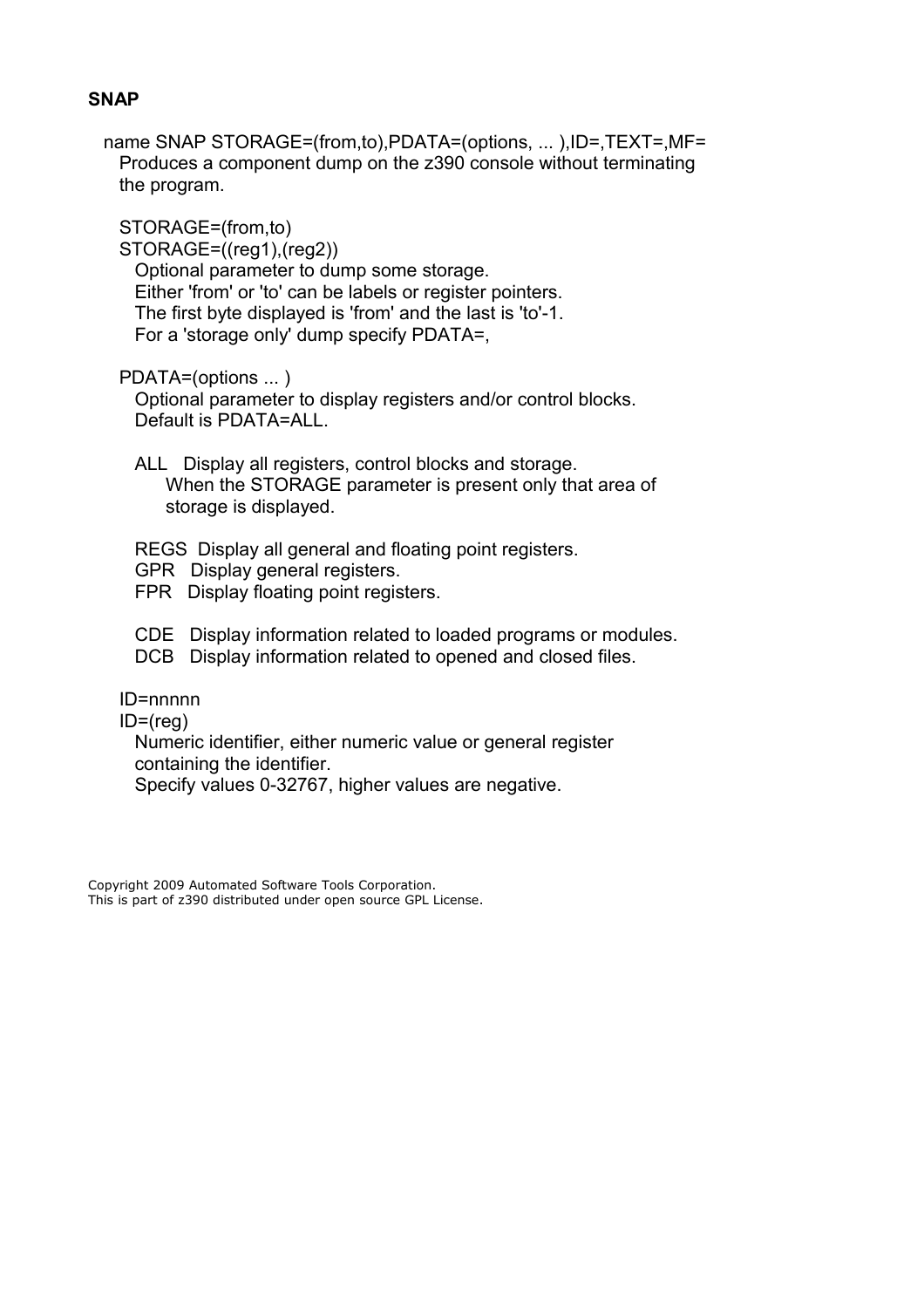TEXT=string TEXT='a string' TEXT=(reg) Character identifier. Specify either a string without blanks, a string constant enclosed by single quotes or a general register pointing to a string terminated by X'00'. The string in all cases is limited to 60 bytes.

# $MF =$

 Default is MF=I. Specify MF=L to just construct the parameter list Specify MF=(E,addr) or (E,(reg)) to execute the SNAP with a previously generated parameter list.

Register Usage:

 $R0 = ID$  and flags R1 = TEXT pointer R14= STORAGE from R15= STORAGE to

# <span id="page-14-0"></span>**ABEND**

 name ABEND id,DUMP Terminate the program.

- id Optional numeric identifier. Values from 0 to 4095. Displayed as abend Unnnn.
- DUMP A dump is always produced, overrides the NODUMP parm on CALL EZ390. All storage areas are dumped.

Register Usage: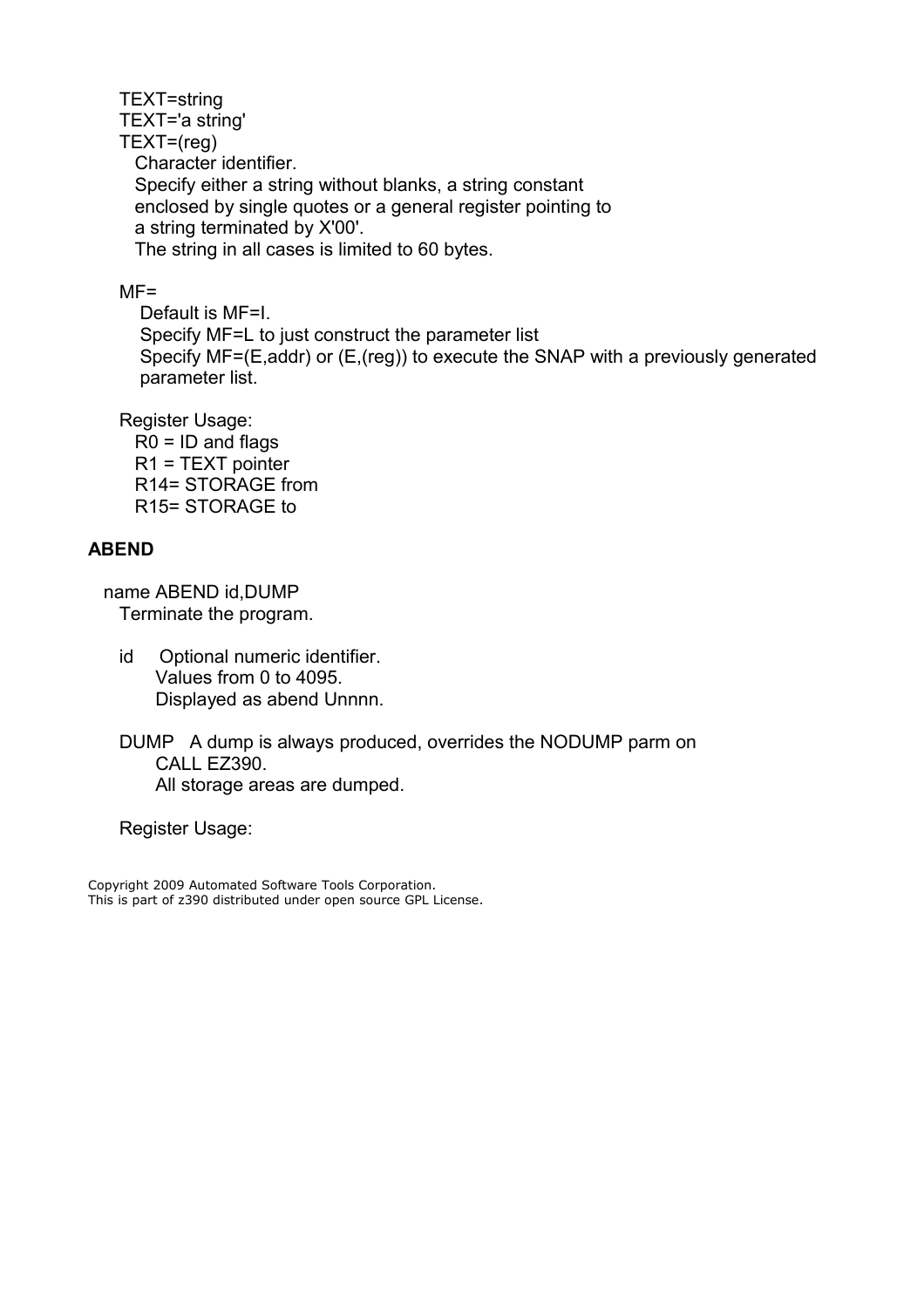$R1$  = id and flags

# <span id="page-15-0"></span>**ESTAE and ESTAEX**

ESTAEX is provided for compatibility, only ESTAE is described here.

 name ESTAE label,type,PARAM= name ESTAE (reg),type,PARAM= name ESTAE 0 When a program abends, control is given to the label or address specified. ESTAE 0 is used to cancel any previously established ESTAE routine.

type is optional

 CT (default) adds a new exit OV replaces an existing exit

PARAM=label is optional

PARAM=(reg) is optional

 When specified, the address of the label or the contents of the register are made available in the ESTAE control block at ESTAPARM.

Exit invocation...

 GR15 will contain the entry point, it is recommended that GR15 is not used as the base for the ESTAE routine.

 GR1 contains the address of the SDWA control block. The IHASDWA macro is the DSECT. This area may also be addressed by using the ZCVT. Note: SDWAXPAD points to SDWAXEME which points to SDWARC4

 After processing the abend, several options are available: a) Cancel the exit and retry the failing instruction. Issue an ESTAE 0.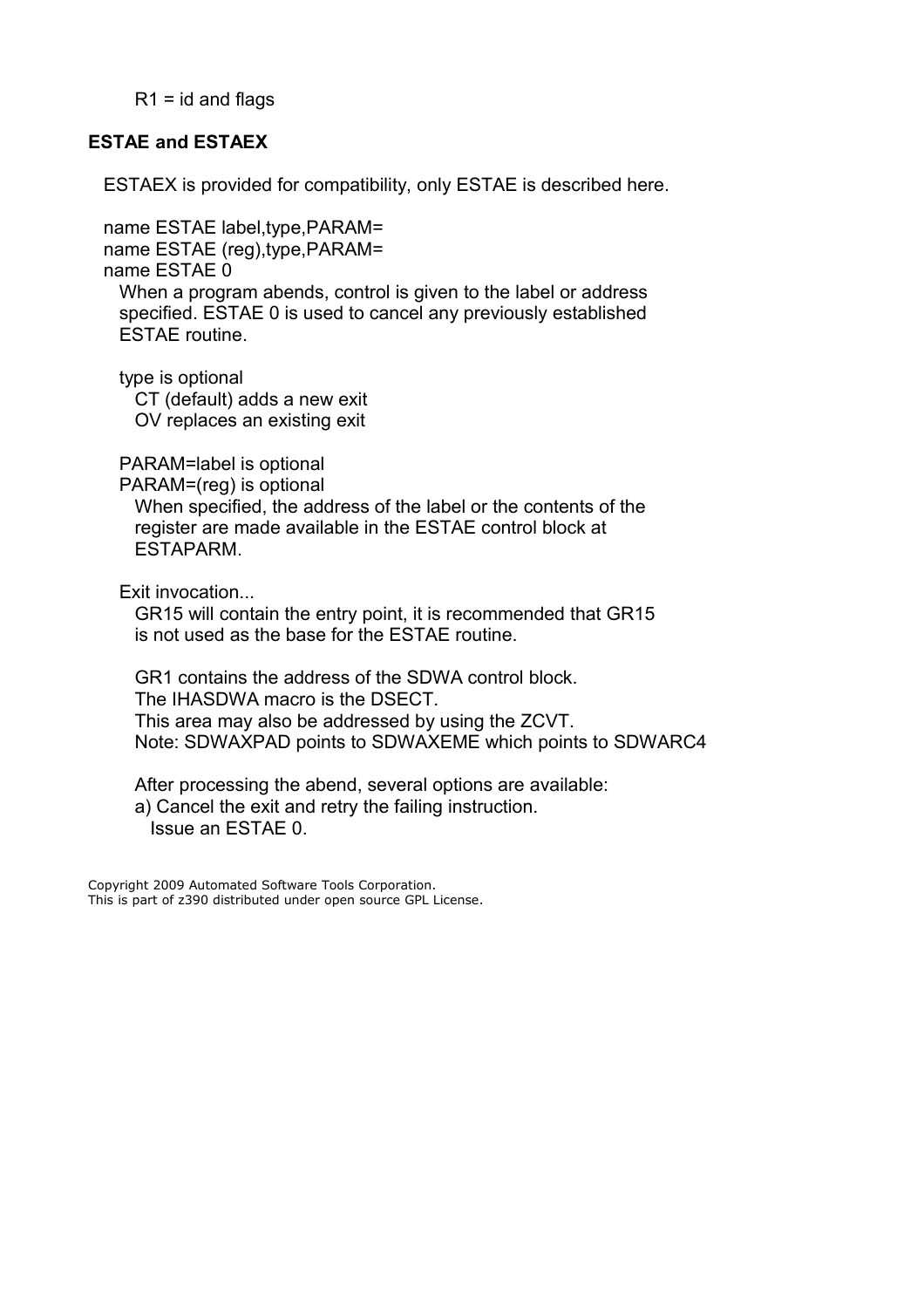Load GR0 with the address in the rightmost bytes of ESTAPSW and ensure GR15=4, then return via BR R14. This will cancel the ESTAE and re-execute the instruction that caused the abend. If the instruction abends again it will terminate the program.

b) Enter a retry or cleanup routine.

 Place the retry address in GR0 and ensure GR15=4, then return via BR R14. If ESTAE 0 has not been issued, then the ESTAE routine remains active.

 c) Percolate through other recovery (ESTAE) routines. The current ESTAE routine is automatically cancelled. Set GR15=0 and return via BR R14. This will invoke previous recovery routines or abend the program. When percolate happens all LINK stack entries at a lower level than the latest ESTAE will be purged.

Notes:

- i) In the Z390 environment the abend code 0C5 may be caused by an internal error as well as a genuine addressing exception.
- ii) If an abend occurs after the ESTAE exit is invoked and before ESTAE 0 or BR R14 are issued, then the program will be terminated.

See TESTSTA1 for an example of ESTAE usage.

 Register Usage: R0 = exit address and flags R1 = parameter list R15= return code

 GR15 has a return code: 0 ESTAE ok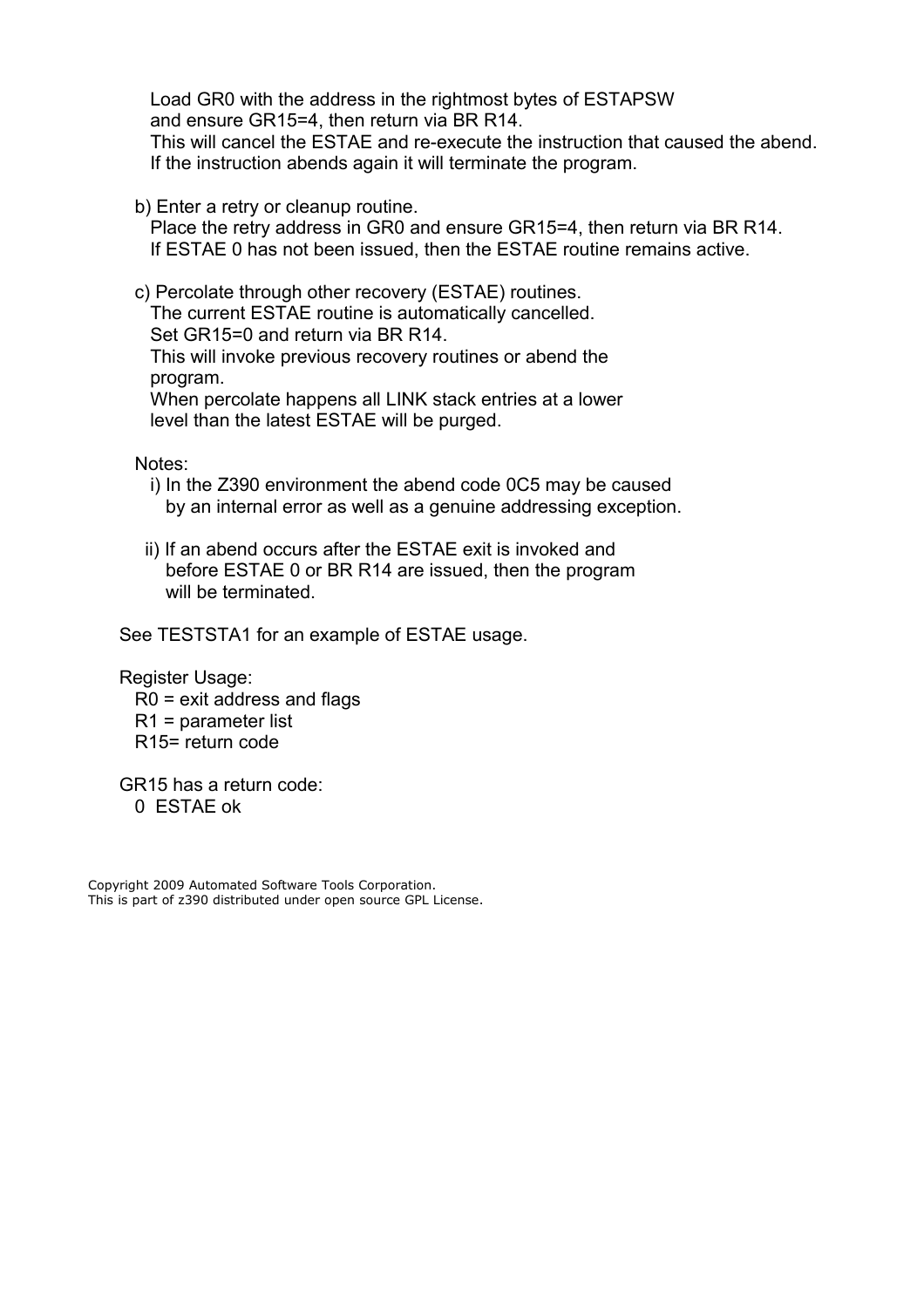Abends:

SFFF ESTAE stack exceeded

# <span id="page-17-0"></span>**ESPIE**

 name ESPIE SET,addr,list,PARAM= name ESPIE SET, (reg), list, PARAM= name ESPIE RESET When a program interruption occurs eg. fixed point overflow, control is given to the label or address specified. ESPIE RESET will reset any previous ESPIE settings.

list

 Syntax: ESPIE SET,label,8 Single code ESPIE SET, label, (1,4,6) Multiple codes ESPIE SET,label,((2,6)) Range of codes: 2 through 6 ESPIE SET,label,(3,5,(7,9),14) Mixed codes: 3,5,7,8,9,14

 If any of the codes 8, 10, 13 or 14 are specified, then the appropriate bit is set on in the PSW using the SPM instruction.

The following interruption codes can appear in the list.

- 1 operation
- 2 privilege
- 3 execute
- 4 protection
- 5 addressing
- 6 specification
- 7 data exception
- 8 fixed point overflow (SPM mask bit X'8')
- 9 fixed point divide
- 10 decimal overflow (SPM mask bit X'4')
- 11 decimal divide
- 12 HFP exponent overflow
- 13 HFP exponent underflow (SPM mask bit X'2')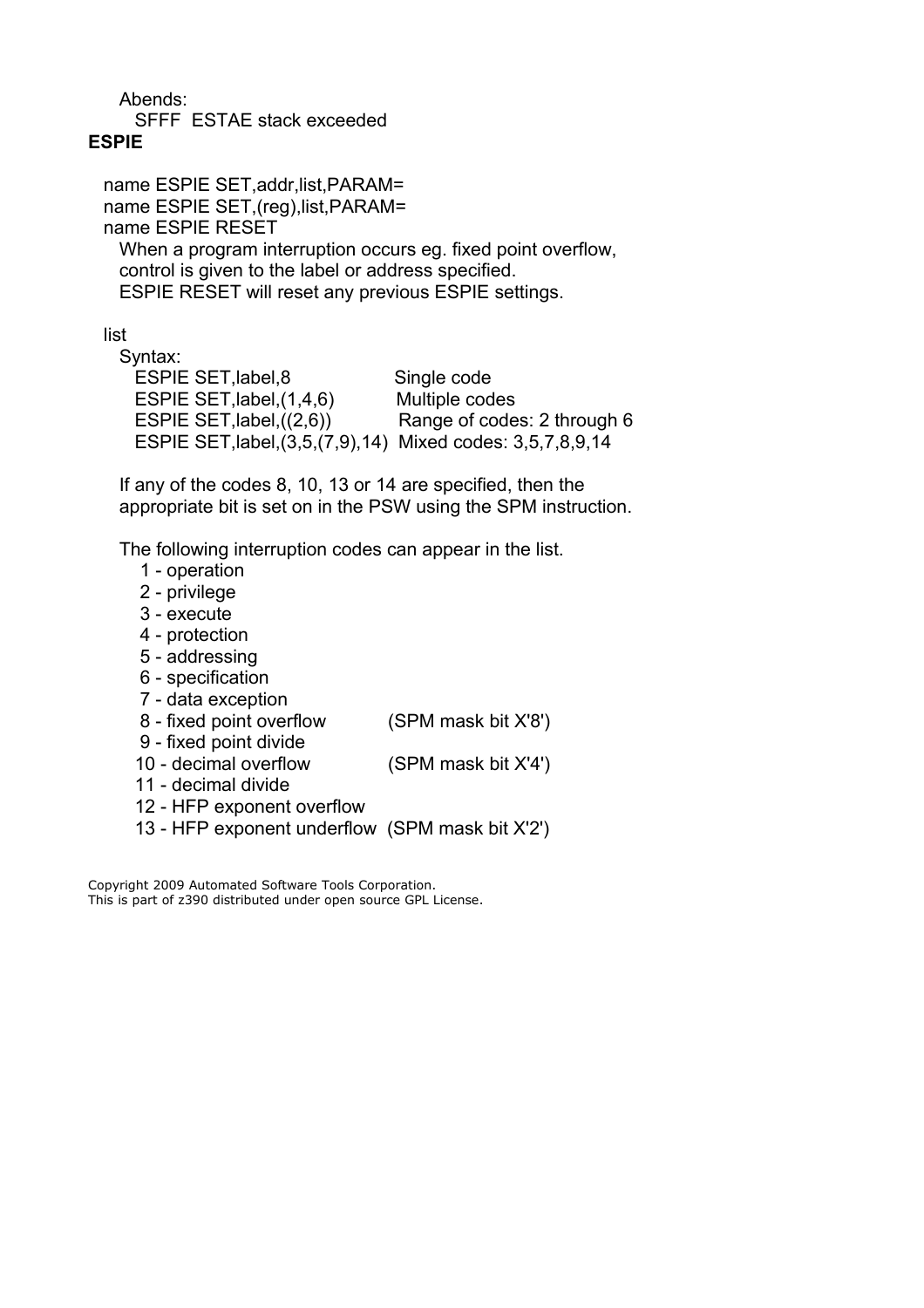14 - HFP significance (SPM mask bit X'1') 15 - HFP divide

PARAM=label is optional

PARAM=(reg) is optional

 When specified the address of the label or the contents of the register are made available in the ESPIE control block.

 When the exit is invoked, GR1 contains the address of the ESPIE control block. The EPIED macro is the DSECT.

 The ESPIE control block is located in the ZCVT and may also be addressed by the ZCVT and IHAEPIE macros.

 Note: In the Z390 environment, interruption code 5 may be caused by an internal error as well as a genuine addressing exception.

 Register Usage: R0 = program mask R1 = exit address R15= parameter list

# <span id="page-18-0"></span>**SUBENTRY**

name SUBENTRY CSECT=,BASES=,RENT=,RWA=,RWALNG=,STACK=, PSTACK=,PCHECK=

Provides a standard entry for programs.

 Although name is optional, care needs to be taken if it is omitted. A CSECT or sub-program should be named.

 CSECT=YES (default) Generates: name CSECT Standard entry.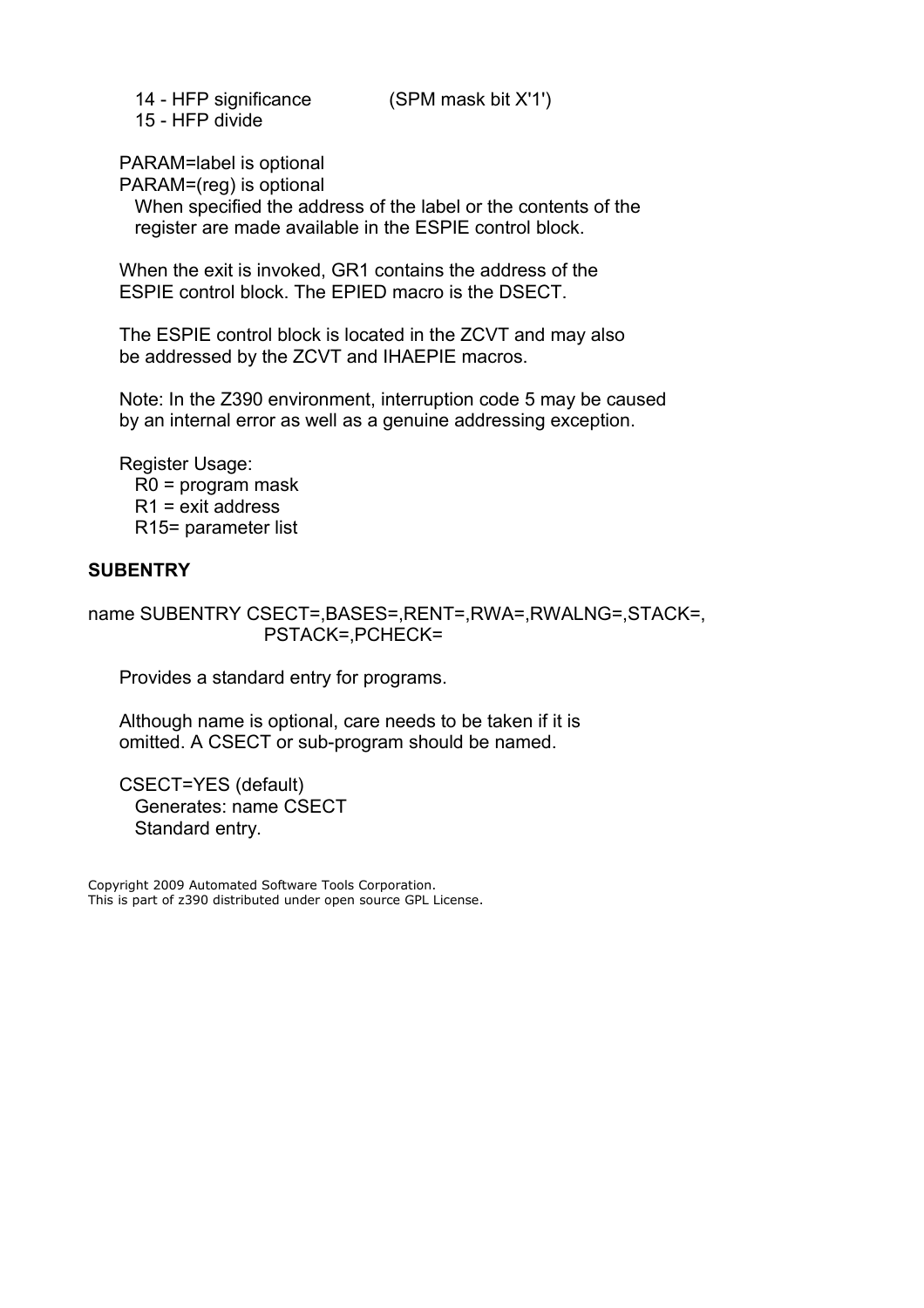CSECT=NO

 Generates: name DS 0D This is useful for setting up sub-programs within the main program that are invoked by the CALL macro.

BASES= default BASES=(13)

Override and extend the base registers for this program.

For RENT=NO...

 It is recommended that the first register specified is GR13, if it isn't then a program is generated with non-standard linkage and may cause problems.

For RENT=YES...

The first register specified must NOT be 13.

 Each additional register generates the code and USING at the standard 4K intervals. eg. BASES=(13,7,8) will cover 12K of code.

#### RENT=NO (default)

 A standard savearea is built, and GR13 is set as the default base register. This also serves as the pointer to the program's savearea to facilitate further linkage.

 The default base register GR13 may be overridden by the BASES= parameter (qv).

 RENT=YES Defines a re-entrant program.

 The GETMAINed area described below is defined in the SUBENTRY macro.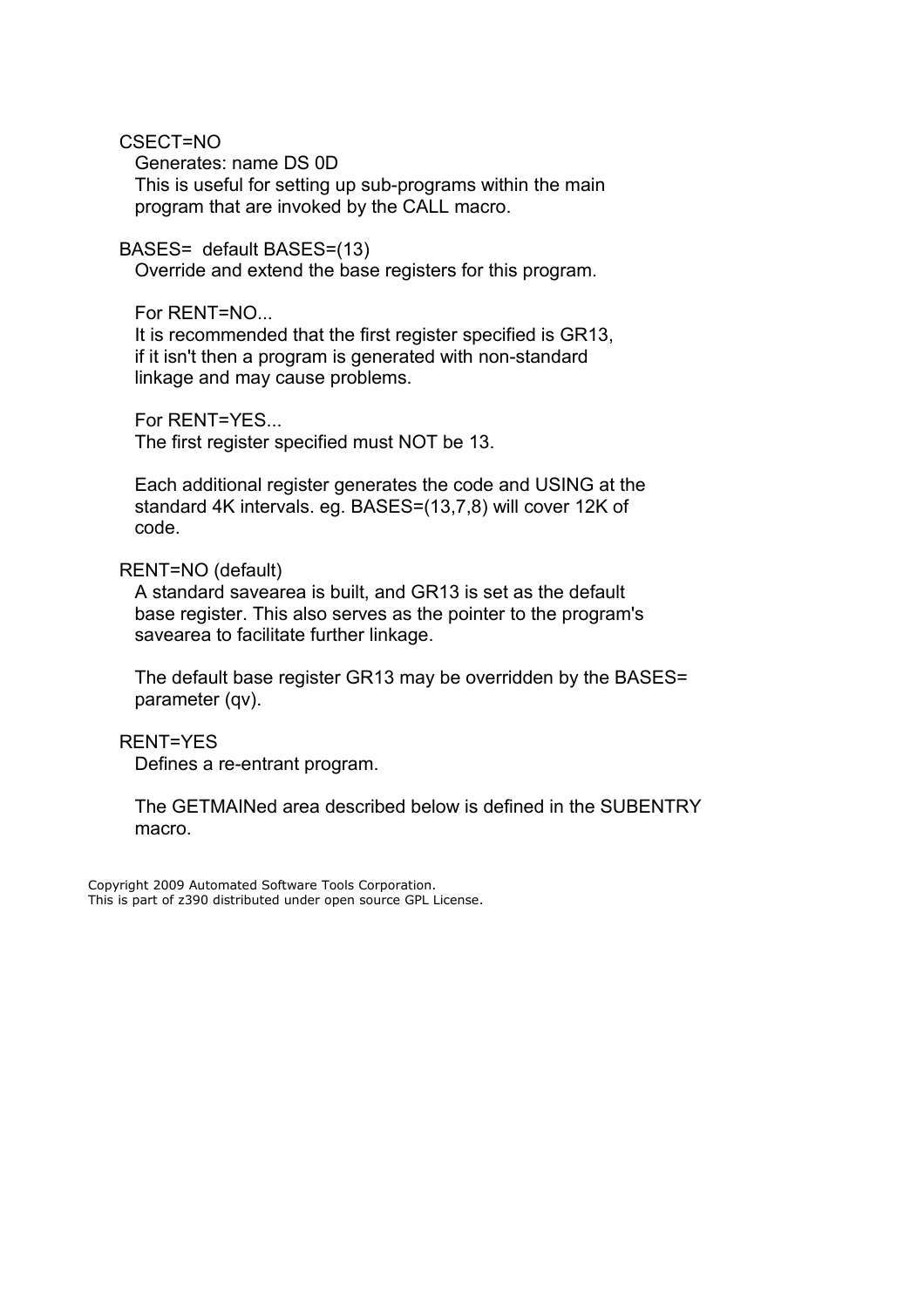BASES= must be specified and the first register must not be GR13.

 Storage is GETMAINed and GR13 is set to the **[savearea](#page-3-1)** within this storage. The STACK= parameter can generate multiple saveareas.

STACK=n (requires RENT=YES, default 0)

 Generates an addition to the GETMAINed area acquired allowing for multiple **[saveareas](#page-3-1)**, each of these may have an additional read-only work area defined by RWALNG.

 RWA=dsectname (requires RENT=YES) RWALNG=n (requires RENT=YES, default 0) RWALNG defines the length of an additional work area to each savearea defined by STACK=.

RWA= defines the DSECT associated with this work area.

#### PSAVE=YES or NO (default=YES)

 Code PSAVE=NO if GR14 or GR15 are not used for other purposes. PSAVE=YES causes extra instructions to save and restore these registers.

 PSTACK=reg (requires RENT=YES, default=0) If PSTACK=0, then the user area address of each stack entry is stored at offset +80.

 Otherwise the user area address is not stored at offset +80, but loaded into the register specified.

 PCHECK=YES or NO (requires RENT=YES, default=YES) PCHECK=YES clears the stack area and sets the senior bit of the front and end pointers to 1.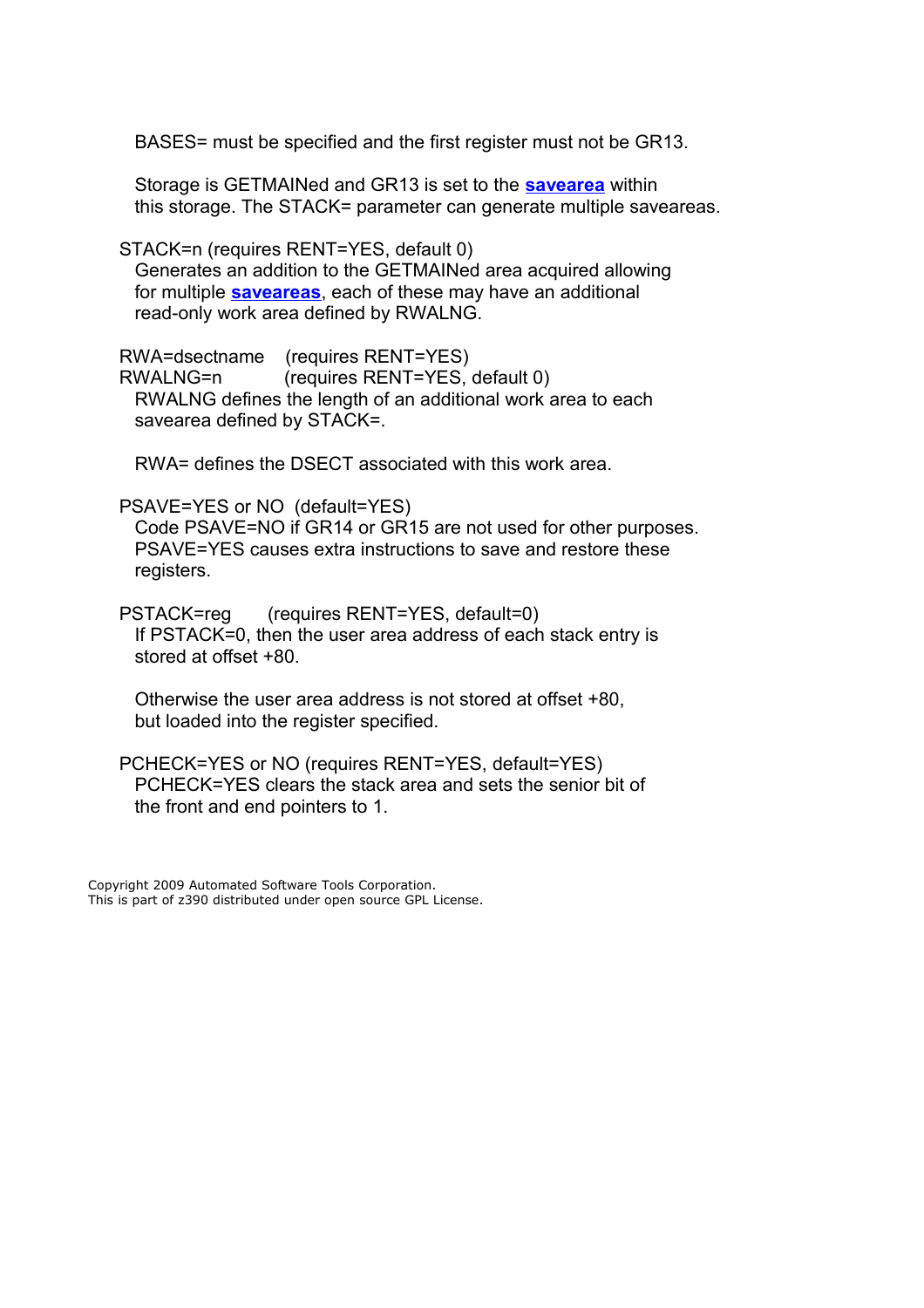Register Usage: R0,1,2,13,14,15 have multiple uses

<span id="page-21-2"></span>**SUBEXIT**

 name SUBEXIT RC=returncode name SUBEXIT RC=(reg) Provides a standard exit for programs. name is optional. RC will return the value in GR15, zero is the default.

 If SUBENTRY used the parameter RENT=YES then the whole stack area will be FREEMAINed before GR15 is set.

Register Usage: All registers may be affected

# <span id="page-21-1"></span>**PERFORM and PM**

 name PERFORM procedure name PM procedure PERFORM and PM are identical macros. Generate a branch to a local procedure with base addressability. Uses MVC and B if SUBENTRY RENT=NO or push/pop stack if RENT=YES.

 Register Usage: R14=Return address R15=Linkage register

#### <span id="page-21-0"></span>**PENTRY**

 name PENTRY Define local procedure using name. Generates an entrypoint for a local procendure preceeded with a branch instruction if SUBENTRY RENT=NO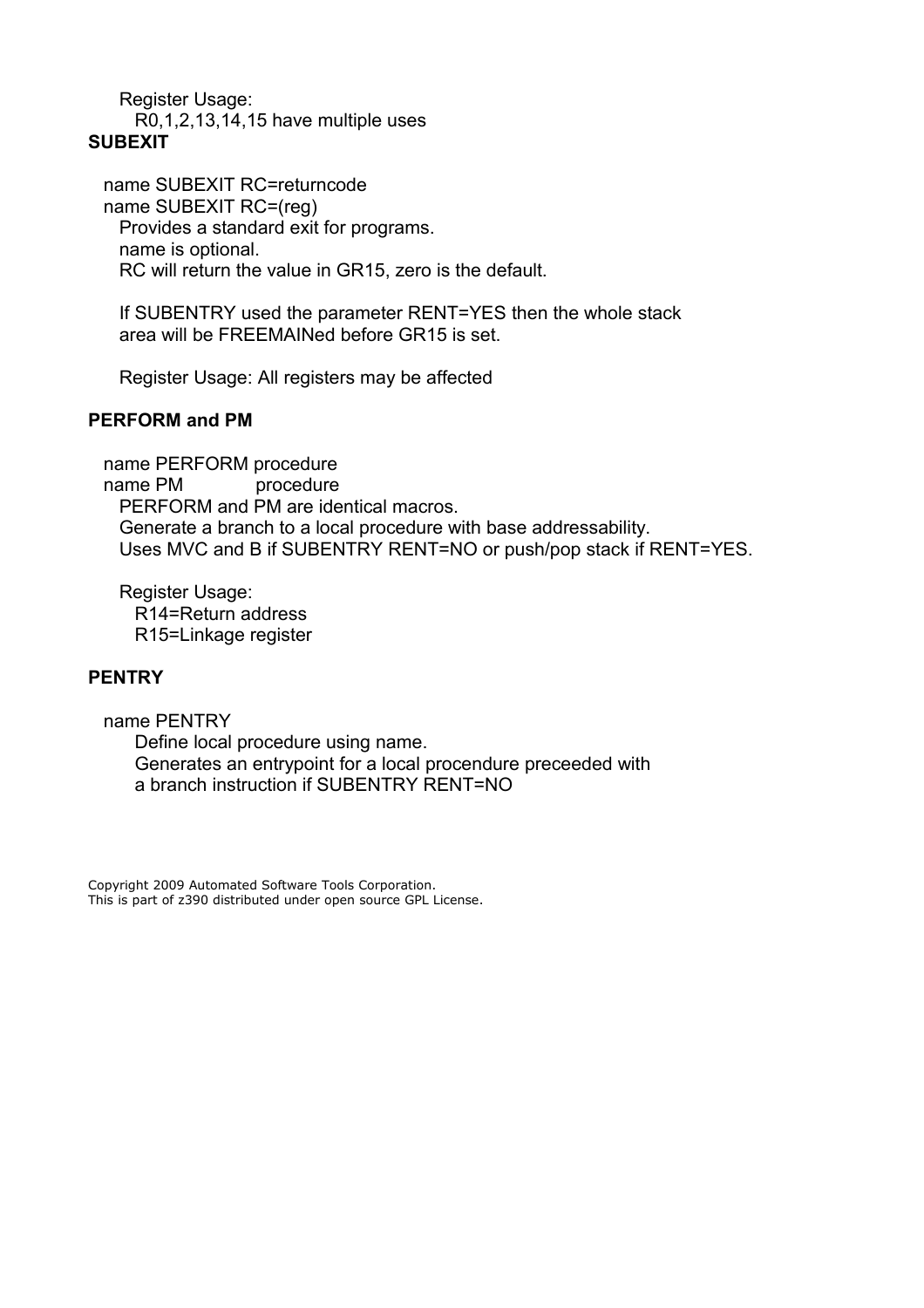# <span id="page-22-2"></span>**PEXIT**

name PEXIT

 Branch to last caller of local procedure. Generate branch to last PENTRY name-4 if SUBENTRY RENT=NO or generate decrement stack pointer, load, and branch if RENT=YES.

 Register Usage: R14=Stack address R15=Saved linkage register

# <span id="page-22-1"></span>**EXIT**

 name EXIT Returns immediately to the last caller. No registers are restored. Use of SUBEXIT is preferred

Register Usage: No registers affected

# <span id="page-22-0"></span>**EOJ(VSE)**

 name EOJ RC=returncode name EOJ RC=(reg) VSE only. name is optional. RC will return the value in GR15, zero is the default. Returns immediately to the last caller.

 Register Usage: R15= Return code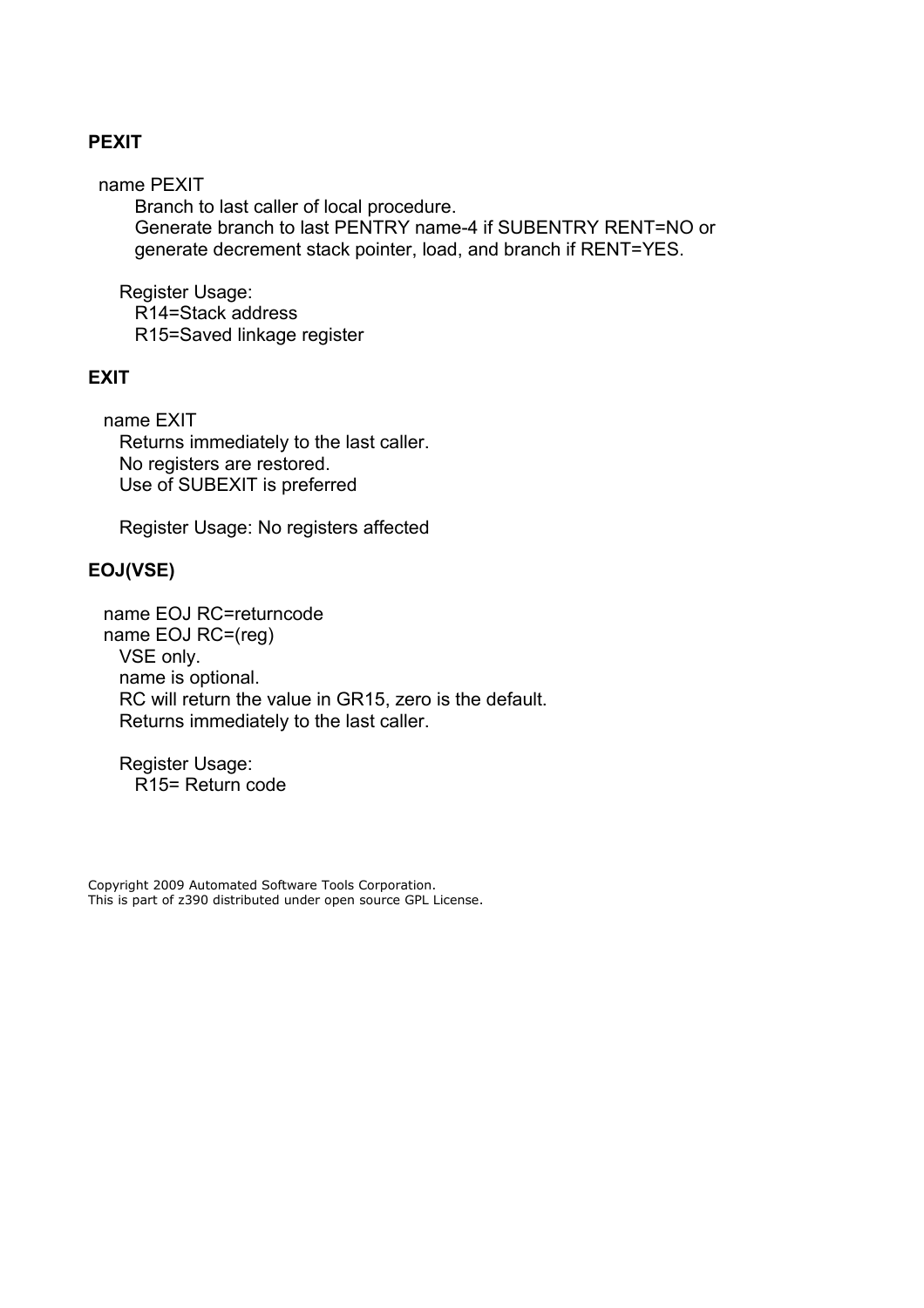# <span id="page-23-0"></span>**CALL**

a) CALL (list form)

 name CALL ,(parm1,parm2,...),vl,MF=L Generates a parameter list for use with the execute form of CALL. eg. name DC A(parm1,parm2...)

(parm1,parm2,...)

 The parameters can be anything that is permitted in an A-type constant. Note that register forms like (R5) are not interpreted as general registers, but as constants.

vl is optional

 If the called program can accept a variable parameter list, then VL will turn on the senior bit (bit 0) of the last parameter.

b) CALL (execute form)

 name CALL routine,(parm1,parm2,...),vl,LINKINST=,MF=(E,parms) name CALL (reg),(parm1,parm2,...),vl,MF=(E,parms)

 Provides a standard internal or external subroutine call. Parameters are addressed by GR1 and linkage by GR14.

routine

 If a label, it can be internal (resolved at assembly time) or external (loaded and resolved by the linkage editor).

 If the routine is in register notation, it can be internal or separately loaded.

(parm1,parm2,...)

 Modify a fixed or variable parameter list to be accessed by the called program.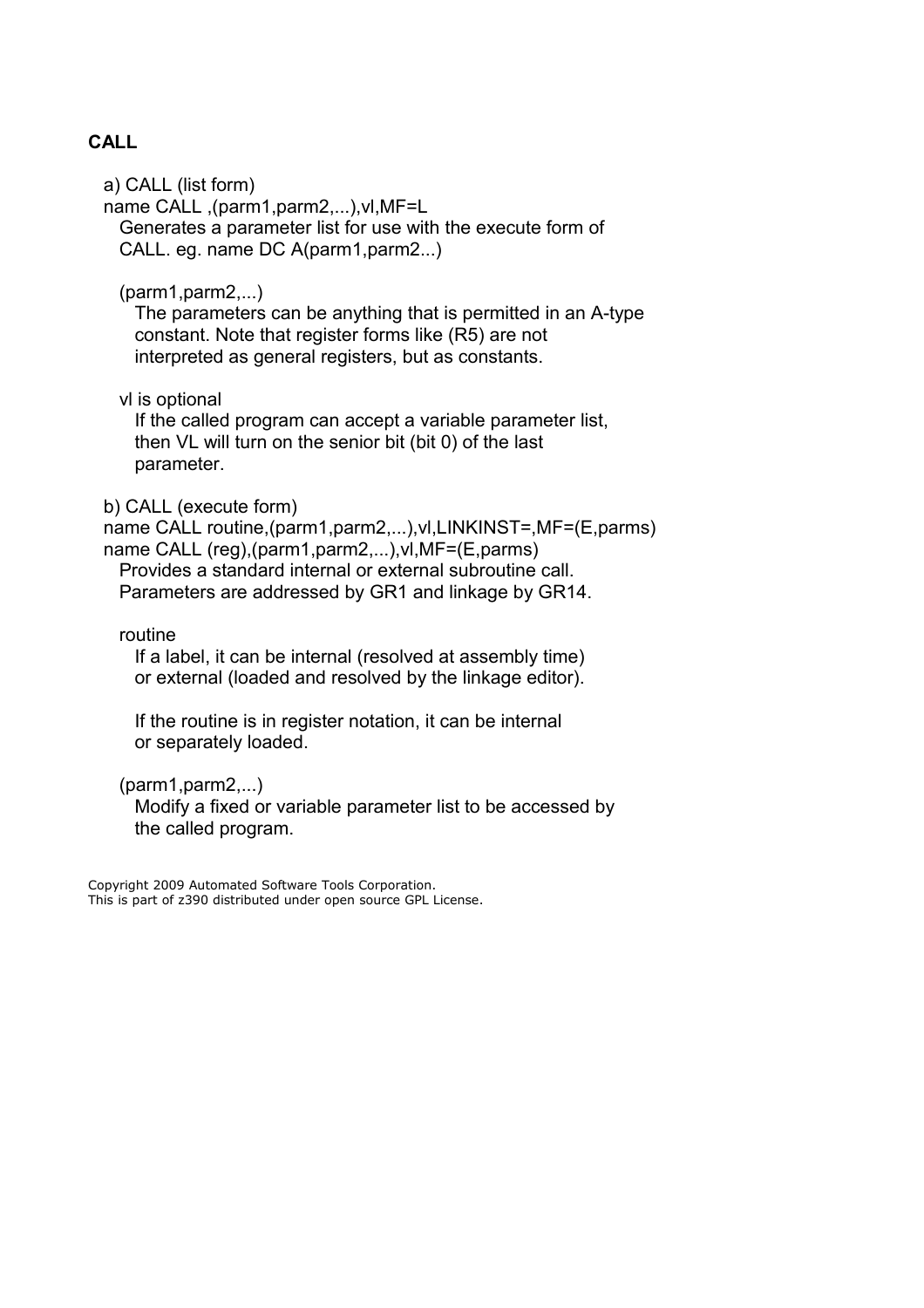The parameter list must have initially been defined using the list form of the CALL. The parameters specified here will overlay that parameter list.

 It is important that the number of parameters specified here do not exceed those specified in the list form of the CALL.

 The parameters can be anything that is permitted in an A-type constant. Any parameters bounded by parentheses, eg. (R5) are assumed to be registers or register equates. The content of each register (fullword only) is stored at the parameter location.

#### vl is optional

 If the called program can accept a variable parameter list, then VL will turn on the senior bit (bit 0) of the last parameter. Note: This is the last parameter in the modified parameter list.

#### LINKINST= is optional

 Determines the calling instruction. Choose BALR (default) or BASR.

MF=(E,label)

 $MF=(E,(reg))$ 

 The label or register points to a parameter list previously defined with the list form of the CALL.

eg.

 Call subroutine MYSUBR, replace the two parameters and mark the last parameter.

MYCALL CALL MYSUBR,(8,MYDATA),VL,MF=(E,PARMS)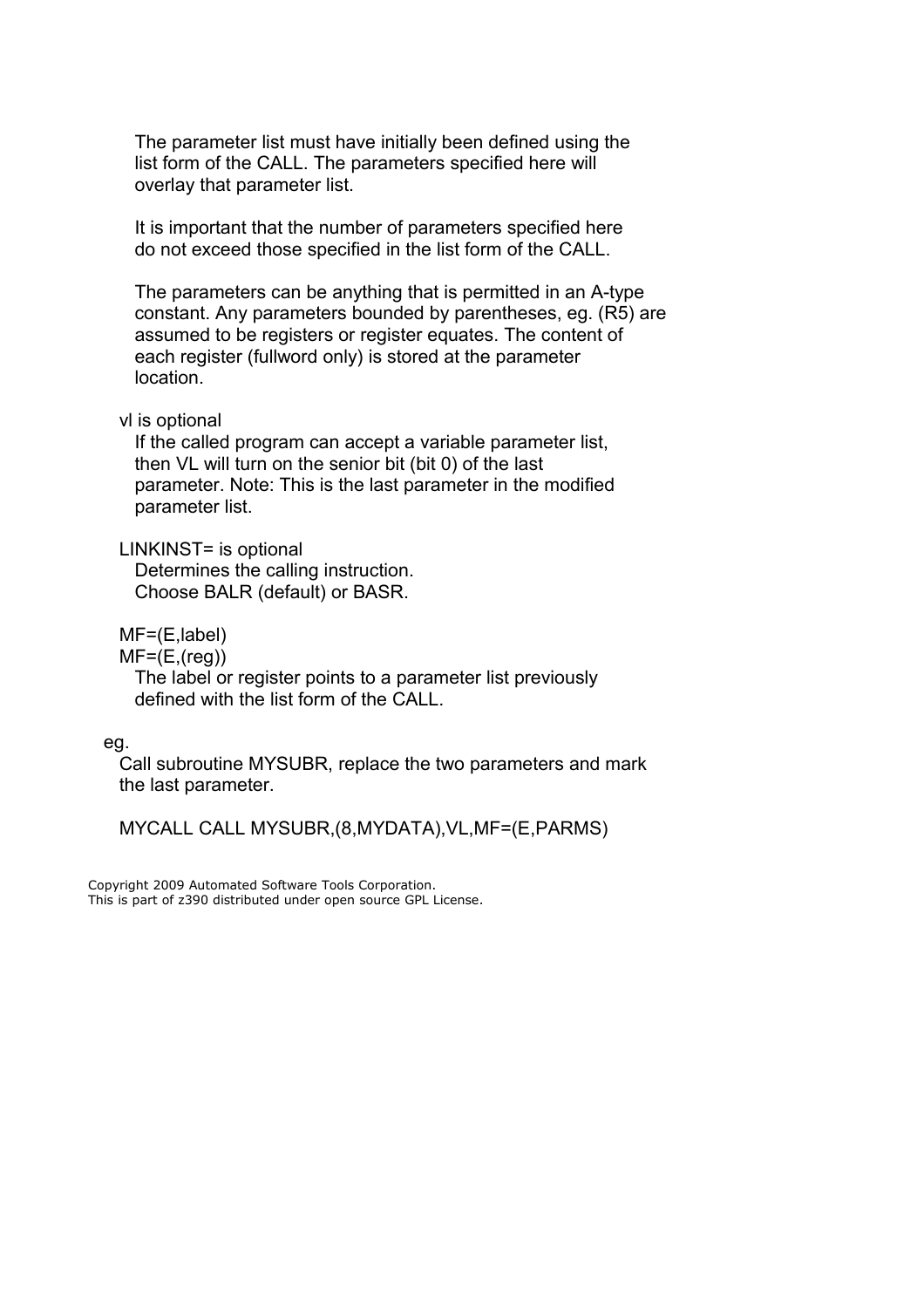... PARMS CALL ,(7,OLDDATA),VL,MF=L

c) CALL (standard form)

 name CALL routine,(parm1,parm2,...),vl,LINKINST=,MF=I name CALL (reg),(parm1,parm2,...),vl,LINKINST=,MF=I Provides a standard internal or external subroutine call. Parameters are addressed by GR1 and linkage by GR14.

routine

 If a label, it can be internal (resolved at assembly time) or external (loaded and resolved by the linkage editor).

 If the routine is in register notation, it can be internal or separately loaded.

(parm1,parm2,...) is optional

Pass a fixed or variable parameter list to the called program.

 The parameters can be anything that is permitted in an A-type constant. Any parameters bounded by parentheses, eg. (R5) are assumed to be registers or register equates. The content of each register (fullword only) is stored at the parameter location.

vl is optional

 If the called program can accept a variable parameter list, then VL will turn on the senior bit (bit 0) of the last parameter.

 LINKINST= is optional Determines the calling instruction. Choose BALR (default) or BASR.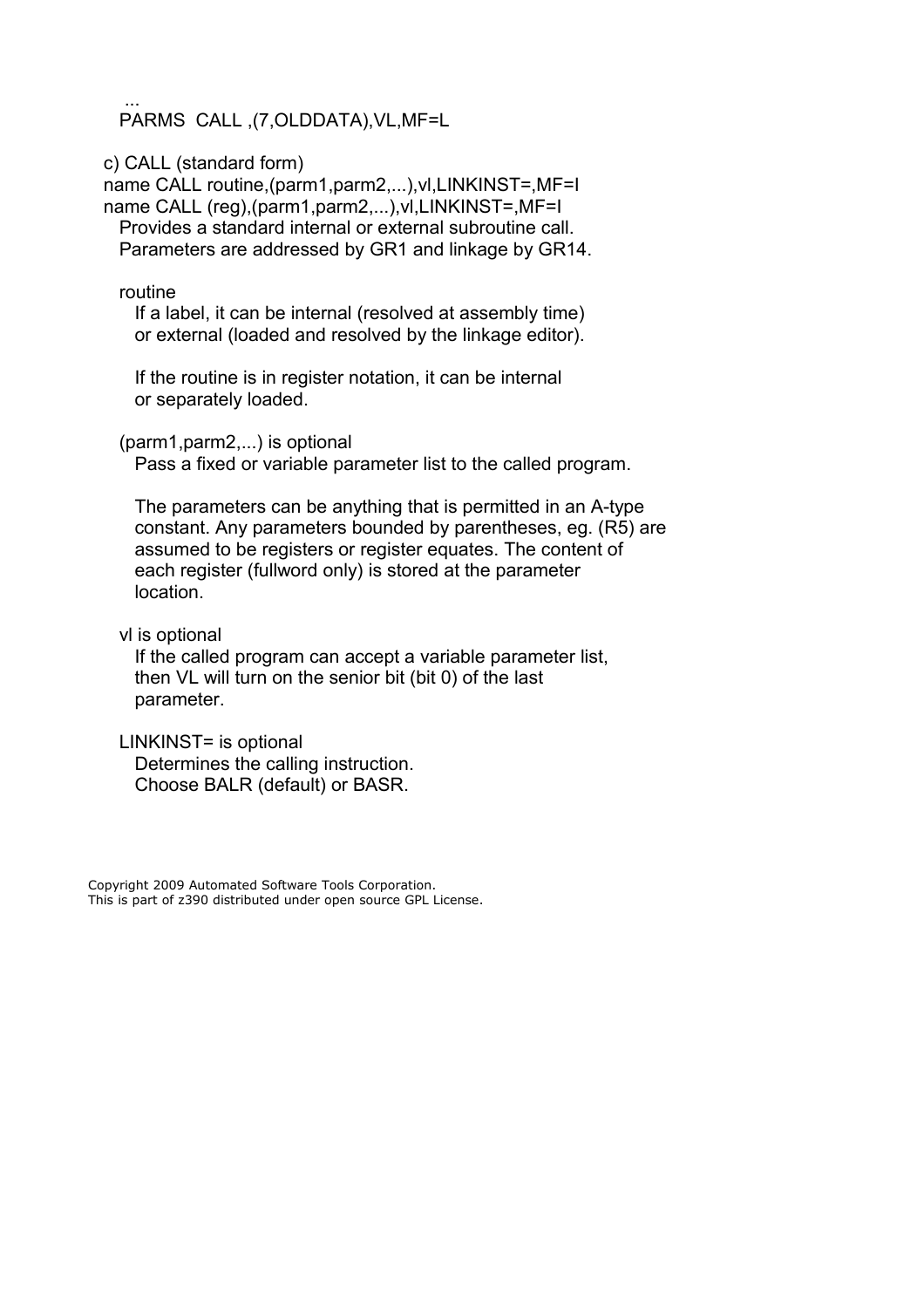eg.

 Call subroutine MYSUBR, pass two parameters and mark the last parameter. MYCALL CALL MYSUBR,(8,MYDATA),VL

 Register Usage: R0 = indirect parameter list R1 = parameter list R14= linkage R15= program location

# <span id="page-26-1"></span>**SAVE**

name SAVE (fromreg,toreg)

 Saves the specified register range in the savearea pointed to by GR13. The registers are saved in their conventional positions.

Register Usage: No registers affected

# <span id="page-26-0"></span>**RETURN**

name RETURN (fromreg,toreg), flag, RC=

 Restores the specified register range from the savearea pointed to by GR13. The registers are restored from their conventional positions.

Return is by the restored GR14.

flag is optional

 T specifies that the byte at savearea+15 has the junior bit (bit 7) turned on to indicate a return to a called program. This bit (rightmost bit of saved GR14) is set after GR14 has been loaded with the return address.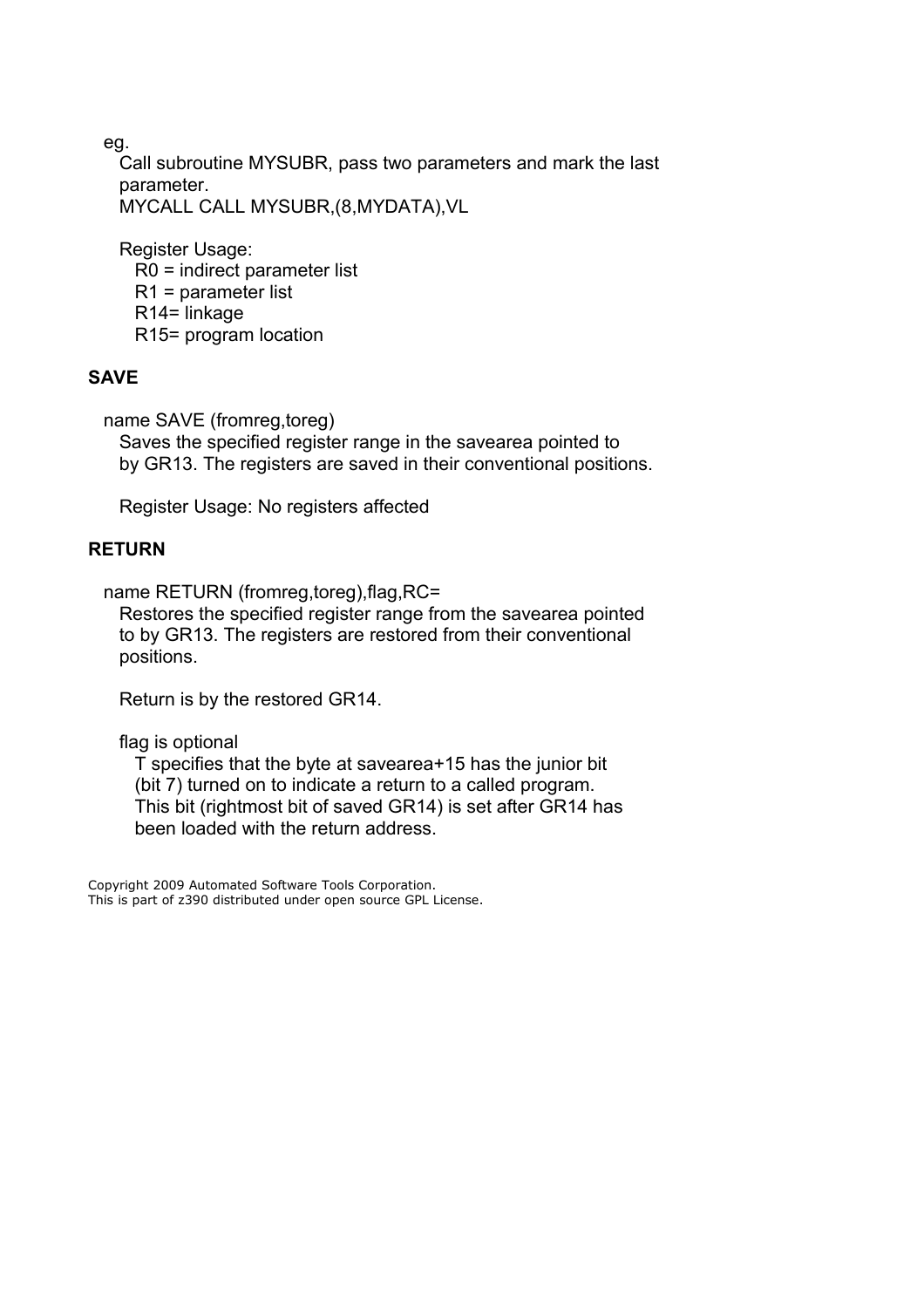RC=nn

RC=(reg)

 If RC is omitted, GR15 is assumed to contain the return code. GR15 is loaded with this return code before returning via GR14. RC may have a numeric value or the value may be in GRreg.

eg.

MYRET RETURN (14,12),T,RC=12

 Restore registers 14 through 12. After the register restore, flag the savearea to indicate return to caller and set return code to 12.

 Register Usage: R15= Return code All registers in the range fromreg-toreg

# <span id="page-27-2"></span>**PSAD**

 Provides a DSECT for the limited fields available in the first 8K of memory (PSA). The CVT may be addressed from here.

# <span id="page-27-0"></span>**ZCVTD**

 Provides a DSECT for the fields available in the ZCVT. This follows the PSA and may be addressed as follows:

 L reg,ZCVT USING IHAZCVT,reg

**ZCVTD** 

...

# <span id="page-27-1"></span>**CVTD**

 Provides a DSECT for the fields available in the Common Vector Table. This may be addressed as follows:

 L reg,X'10' USING IHACVT,reg

...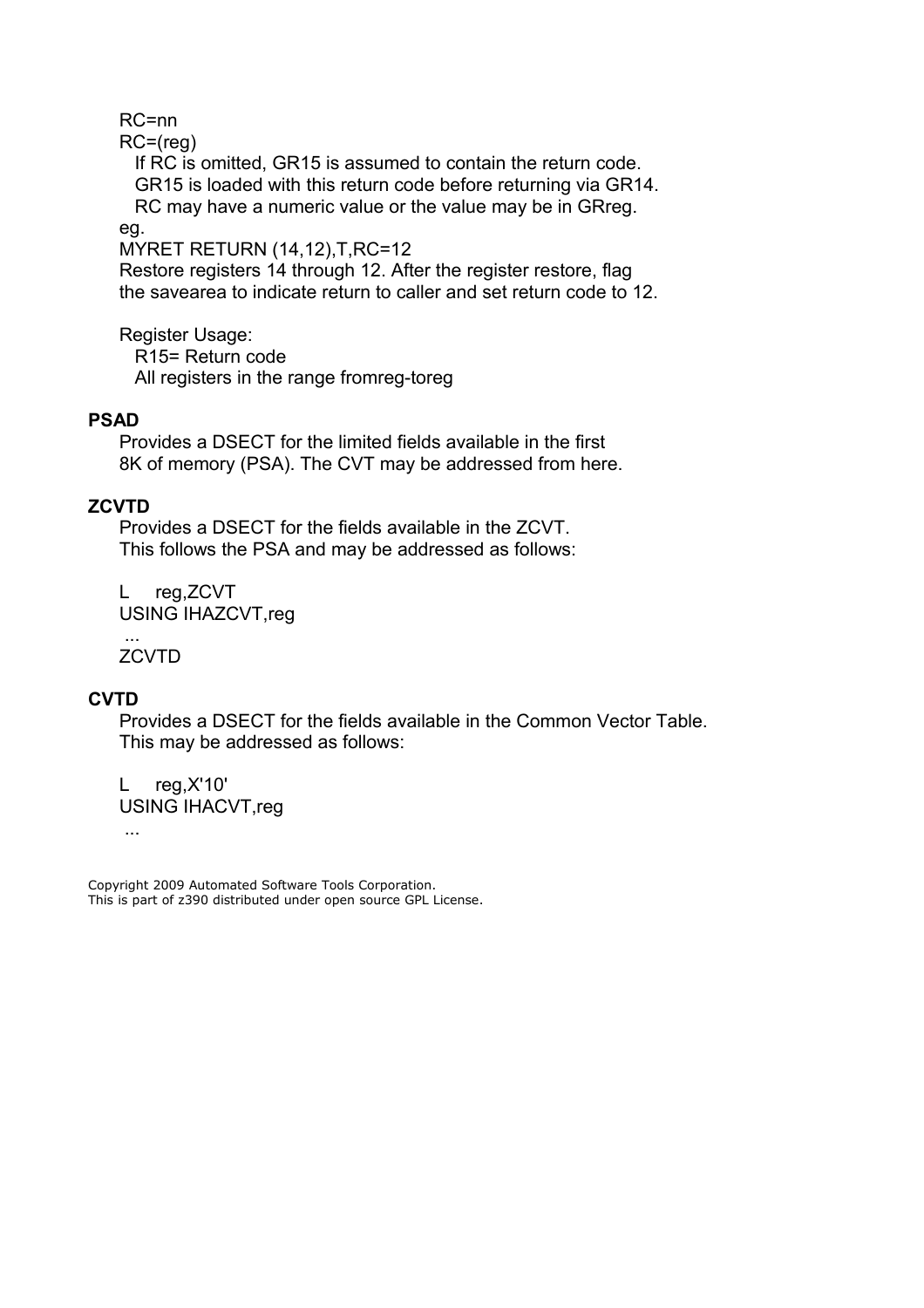**CVTD** 

# <span id="page-28-1"></span>**CDED**

Provides a DSECT for the CDE chain (loaded programs) This may be addressed as follows:

 L reg1,X'10' USING IHACVT,reg1 L reg2,CVTCDE USING IHACDE,reg2

 ... CVTD CDED

The chain address CDCHAIN can be followed until zero.

# <span id="page-28-0"></span>**EQUREGS and YREGS**

 EQUREGS REGS=option,TYPE=option YREGS is identical to EQUREGS with default parameters. Generates standard equates for the general or floating point registers.

 eg. EQUREGS (defaults to REGS=GPR,TYPE=DEC)

R0 EQU 0

...

...

R15 EQU 15

 EQUREGS TYPE=HEX R0 EQU 0

RF EQU 15

 EQUREGS REGS=FPR F0 EQU 0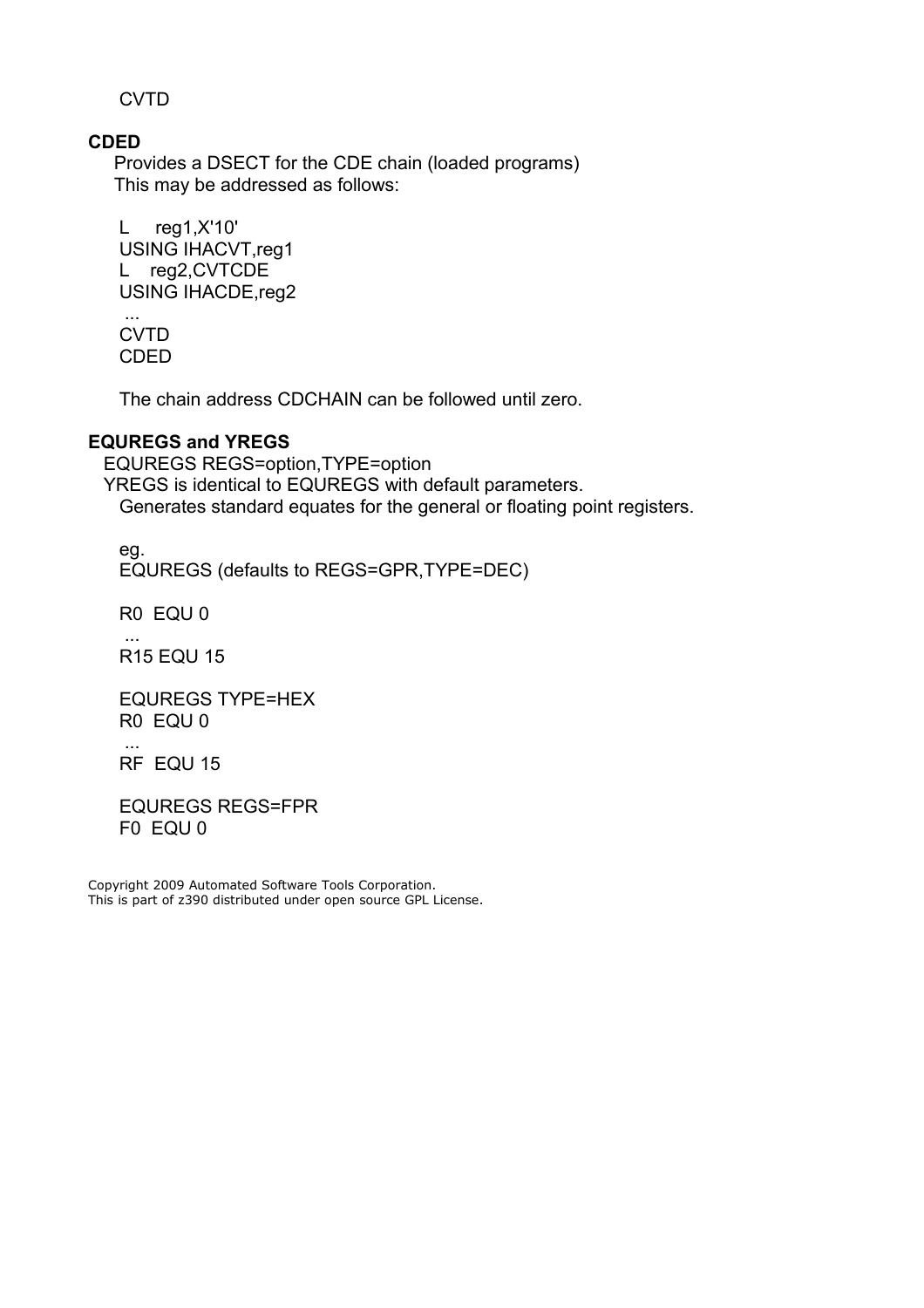... F15 EQU 15

> EQUREGS REGS=FPR,TYPE=HEX F0 EQU 0

 ... FF EQU 15

# <span id="page-29-0"></span>**Change Summary**

June 10, 2011 SNAP PDATA= valid for dumping storage only Added MF=E/L Added CDED and CDE (loaded programs chain)

November 24, 2008 LOAD ERRET= added RESTORE RC= added ESTAD replaced with IHASDWA, ESTAE updated EPIED replaced with IHAEPIE, ESPIE updated

June 27, 2008 Correction to CALL MF=

January 18, 2008 Added abend and return code sections.

September 28, 2007 Added VSE Macros CDDELETE, CDLOAD, EOJ Incorporated Don's doc for PERFORM, PM, PENTRY and PEXIT Revision of SUBENTRY Correction to ESTAE failing instruction retry